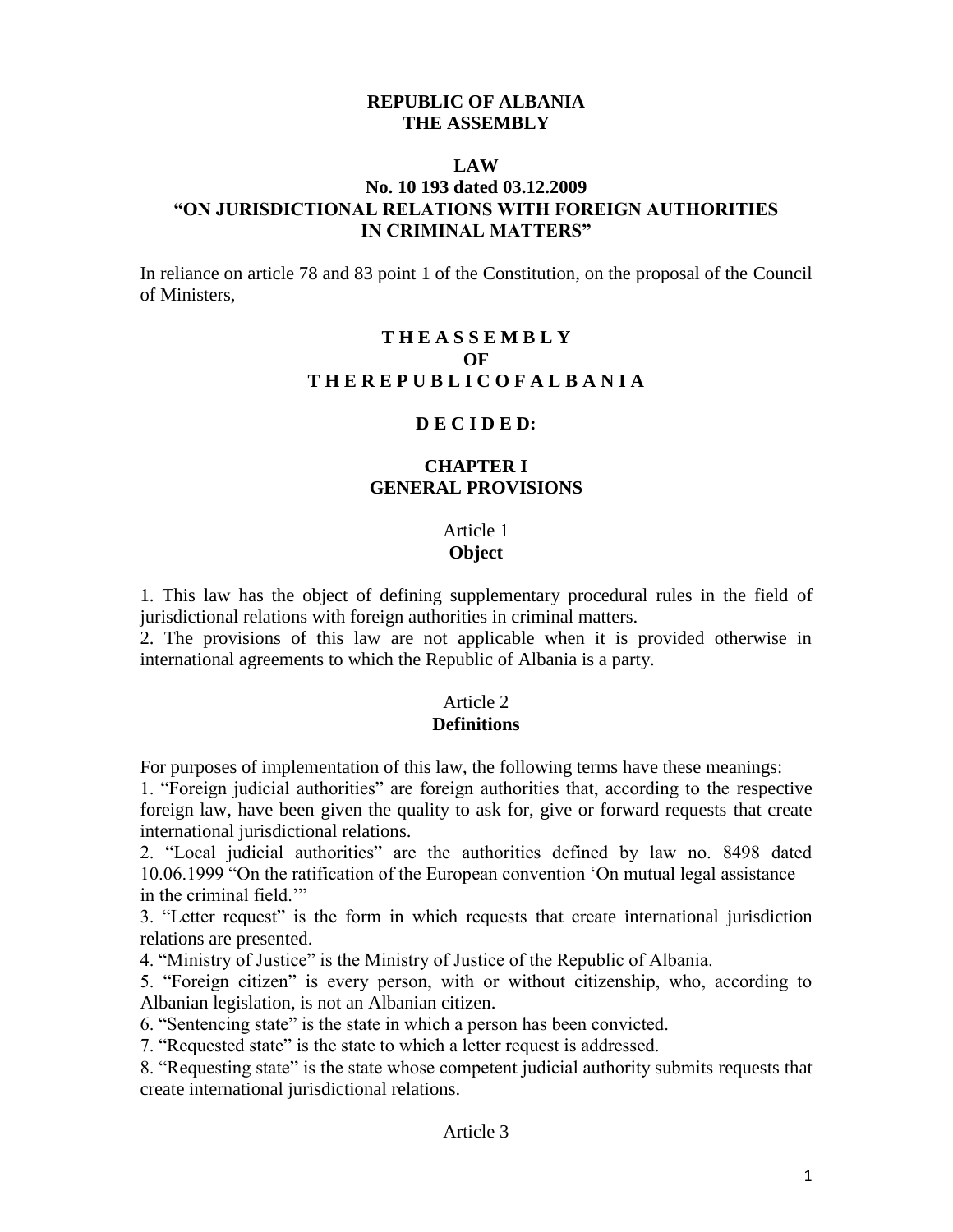## **Field of application**

The provisions of this law are applicable:

1. in proceedings that are related to criminal offences that, at the moment of submission of the request, are in the jurisdiction of the judicial authorities of the requesting state or in the Republic of Albania;

2. in proceedings that are in the jurisdiction of the European Court of Human Rights or other international courts whose jurisdiction has been accepted by the Republic of Albania.

#### Article 4

### **Types of letter requests**

Requests that create international jurisdictional relations in conformity with this law are:

1. "Letters rogatory," in which notifications of acts as well as the receipt of other acts and evidence of a criminal proceeding are included.

2. Other requests, in which the extradition of persons proceeded against criminally, the recognition and execution of foreign judicial decisions, the transfer of criminal proceedings and the transfer of convicted persons are included.

#### Article 5

## **General rules about a letter request**

1. A letter request of local judicial authorities is submitted in writing and except when this law provides otherwise should contain:

a) the authority that has submitted the letter request, the name of the requested state and, when possible, the name of the authority to which the letter request is addressed;

b) a precise definition of the type of request that creates international jurisdictional relations, the reasons for sending the letter request and the legal basis;

c) a description of the criminal proceeding that is being conducted;

ç) a description of the criminal fact, showing its time and place, the legal designation of the criminal offence, as well as a copy of the text of the domestic legal provisions applied;

d) general personal information, mentioning the citizenship of the person who has a relation to the object of the letter request, as well as his position in the criminal proceeding;

dh) the acts that are attached to the letter request, if any, also shown in a list;

e) a declaration of whether the case is urgent and the time period within which execution is necessary, together with the reasons of the urgency or the time period;

ë) all other information that may be of importance for the procedure of execution of the letter request.

2. A letter request of the foreign judicial authorities and the attached documents,

if they are not accompanied by a copy in the Albanian language, are translated by the Ministry of Justice.

3. A letter request is submitted by the local judicial authorities signed and

sealed, and accompanied by a translation into the language of the country to which the letter request is addressed. When a foreign state has specified that it accepts letter requests in another language, the local judicial authority may submit the request in the accepted language. In a case of urgency or a language that is not very well known, the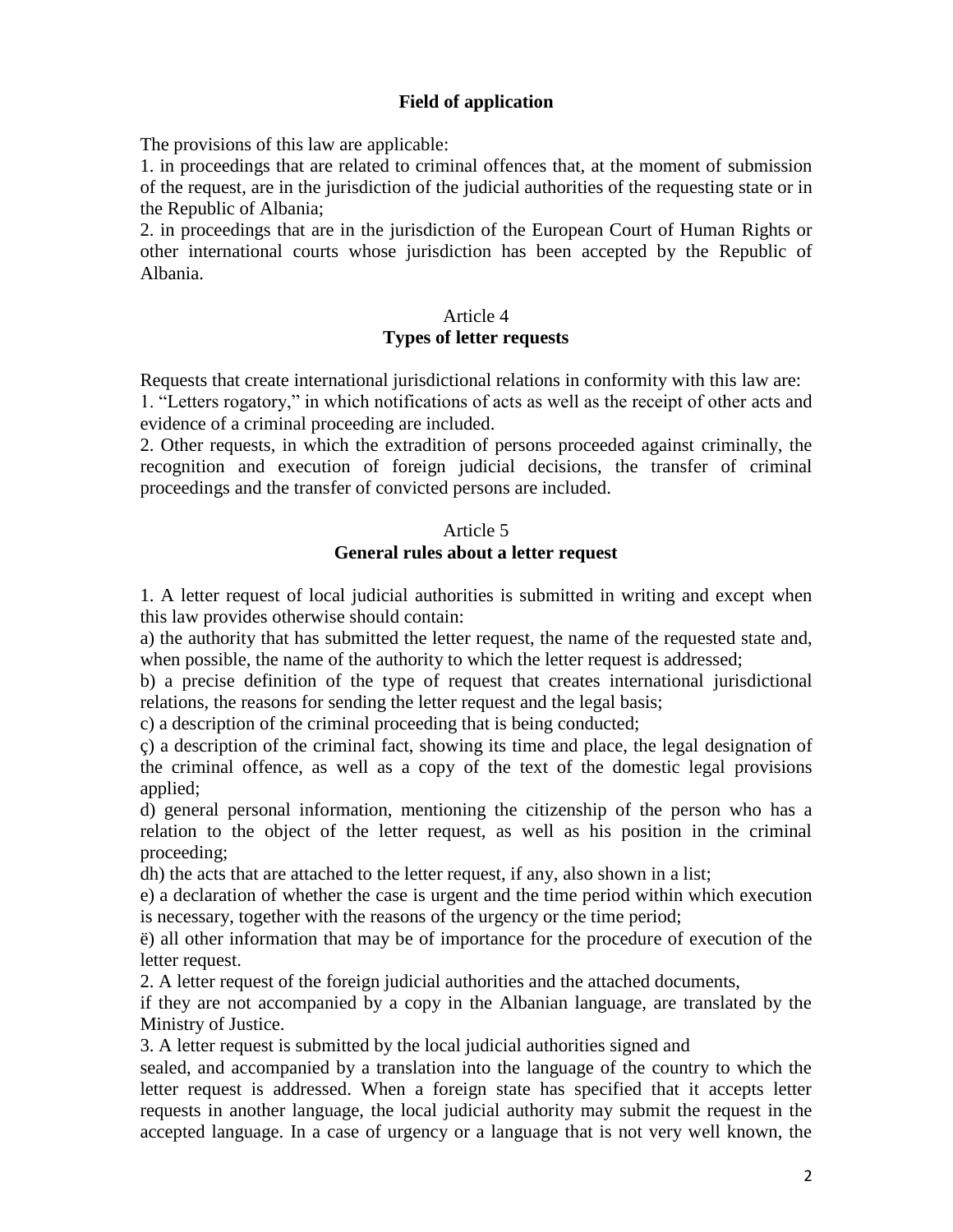translation is done by the Ministry of Justice, at the motivated request of the local judicial authority. The expenses of translation are noted [lit. evidenced] and forwarded to the local judicial authority to be included in prepaid procedural expenses according to article 485 of the Code of Criminal Procedure. More detailed rules about the form of the letter request, the procedure and the translation of the acts are regulated by joint instructions of the Minister of Justice and the General Prosecutor.

4. A local judicial authority, if it considers it necessary, may make additions to the letter request in conformity with the conditions of this article.

5. A letter request is delivered through the postal service, diplomatic courier. It may also be delivered through other appropriate technical means, but provided that receipt of delivery shall be confirmed.

6. Local judicial authorities execute letter requests without delay.

# Article 6 **Central authority**

1. A letter request of local judicial authorities is forwarded to the foreign judicial authorities through the Ministry of Justice, except for the case when this law provides otherwise. If the Ministry of Justice observes that the letter request does not meet with conditions of article 5 of this law, it returns it to the local judicial authority for filling in the defects.

2. In urgent cases, the local judicial authorities may forward letter requests directly, except for cases when the domestic legislation provides otherwise. In a case of direct forwarding of letter requests, the local judicial authority notifies the Ministry of Justice at the same time.

3. The letter requests of foreign judicial authorities are transmitted to the local judicial authorities through the Ministry of Justice, except for cases when the domestic legislation provides otherwise.

### Article 7

### **Forwarding a letter request to the competent authority**

1. The Ministry of Justice opens the way to a foreign letter request after it evaluates the conditions defined in the domestic legislation. Subsequently, the letter request is forwarded to the prosecutor of the district where the letter request is to be executed, through the General Prosecutor.

2. If the local judicial authority has competence for the execution of one or more of the actions requested, then it may proceed with the execution of all the actions, if such a thing is appropriate.

3. When a local judicial authority that receives a letter request does not have competence for its execution, it forwarded the request without delay to the competent local judicial authority and notifies the Ministry of Justice at the same time.

# Article 8 **Refusal of the letter request**

1. The Ministry of Justice and the local judicial authority open the way to a letter request when the conditions defined in the domestic legislation are met.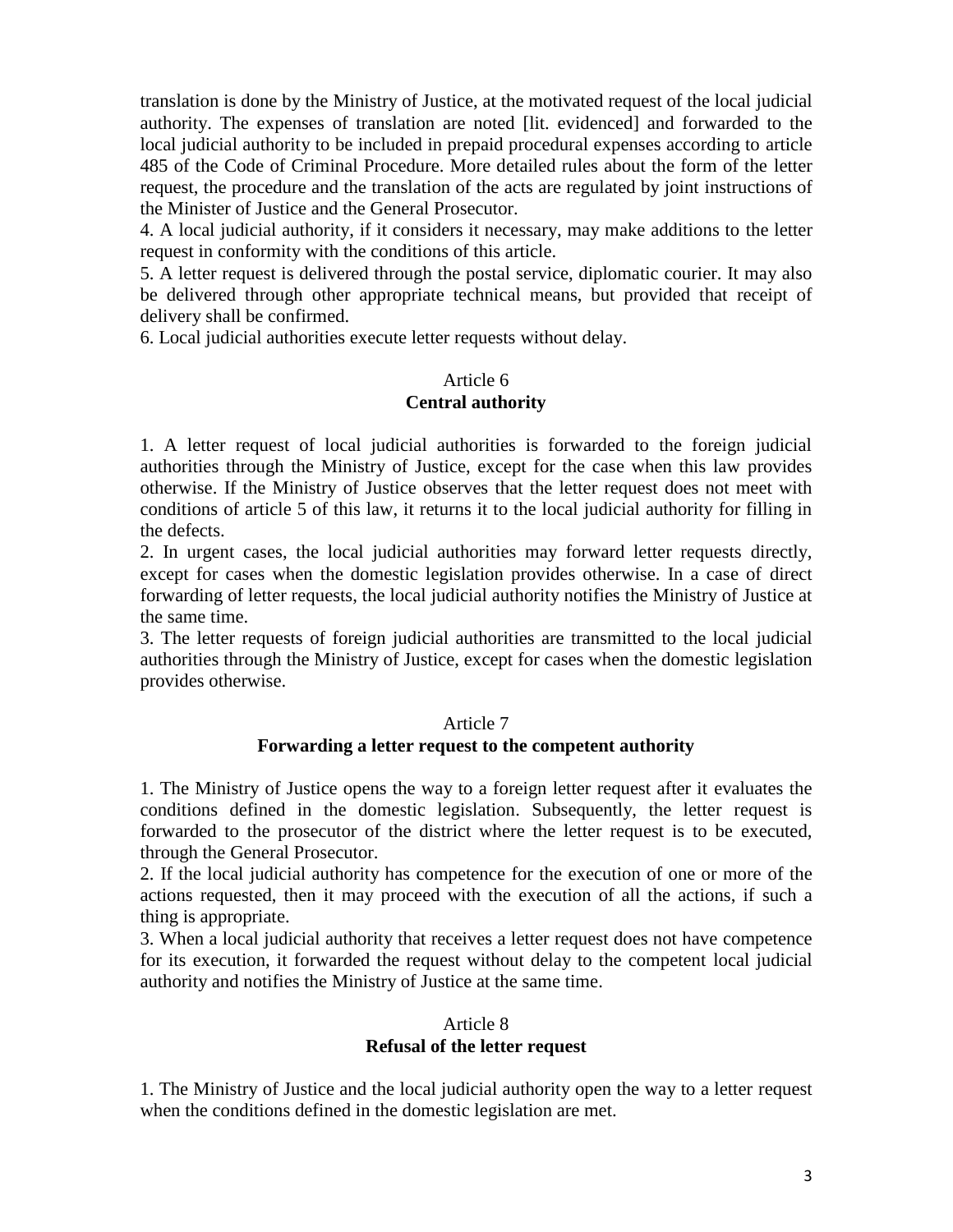2. Those authorities may also refuse letter requests provided in article 4, point 2 of this law for other reasons provided by law.

3. In the case of criminal offences against humanity or other values protected by international law, attempts to commit them, as well as collaboration in their commission, the Ministry of Justice and the local judicial authority may not refuse a letter request with the reason that it constitutes political criminal offences.

4. The decision of refusal of a letter request contains the reasons of refusal and the legal basis.

# Article 9

# **Reciprocity**

1. A letter request of a foreign judicial authority is accepted if it contains guarantees of reciprocity given by the requesting state, which include the expectation that this state will execute a similar request addressed by the local judicial authorities.

2. Notwithstanding paragraph 1 of this article, the Ministry of Justice may open the way to letters rogatory even in the absence of express guarantees about reciprocity.

# Article 10

# **Notifications**

1. At the request of a foreign judicial authority, a local judicial authority that is proceeding gives notification of the beginning of execution of the letter request, except when the execution is immediate.

2. If the letter request is not fulfilled within the time period requested in the letter request and this has consequences in the proceeding that the foreign judicial authority is conducting, the local judicial authority that is proceeding immediately notifies the foreign judicial authority as to when it is possible for the letter request to be executed.

3. Notifications according to this article are forwarded to the foreign judicial authority through the Ministry of Justice.

## Article 11 **Completion of letter requests and impediments to executing them**

1. If a foreign letter request does not contain information necessary for its execution, the Ministry of Justice notifies the foreign judicial authority to complete it, without forwarding it to the organ of the prosecutor's office. The letter request is forwarded by the Ministry of Justice after its completion by the foreign judicial authority.

2. If a letter request can by executed partially or in a conditioned manner, the Ministry of Justice even on its own initiative notifies the requesting state and gives it the possibility to give its opinion or to complete the request.

3. The notifications referred to in [lit. requests or requirements of] points 1 and 2 of this article may also be submitted by the local judicial authority that is proceeding if upon receipt of the acts it considers that such a thing [is necessary]. It submits the requests directly to the authority of the requesting state, notifying the Ministry of Justice at the same time.

# Article 12 **Confidentiality**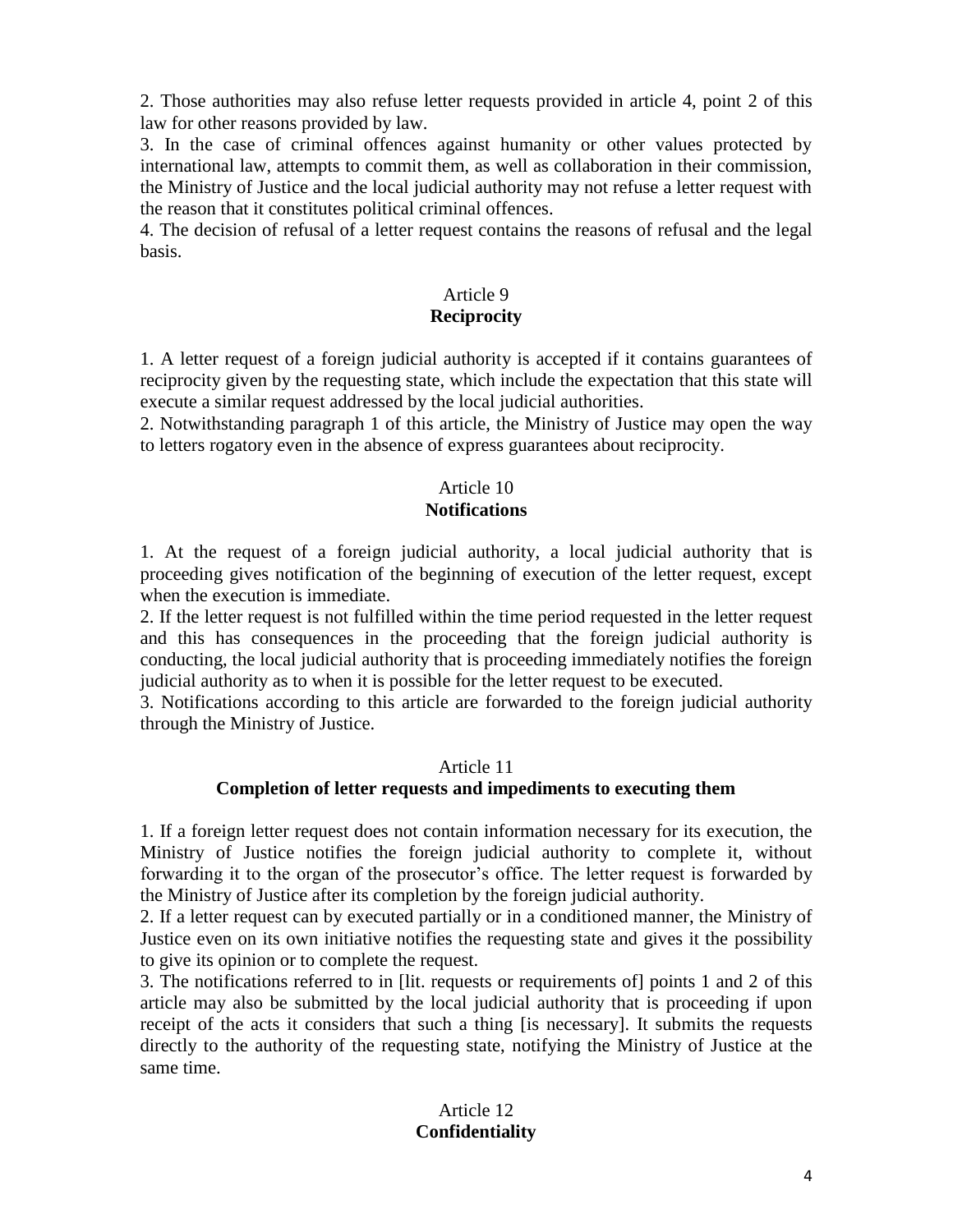1. At the request of a foreign judicial authority, the Ministry of Justice and the competent local judicial authority apply the rules on keeping state secrets and protection of personal data in connection [with] the information indicated in the letter request.

2. If the request referred to in paragraph 1 of this article cannot be fulfilled, the Ministry of Justice or the local judicial authority notifies the foreign judicial authority within five days.

# **CHAPTER II LETTERS ROGATORY**

### Article 13

# **Types of letters rogatory and field of application**

1. The types of letters rogatory are:

a. a notification of the act of summons against a person under investigation, defendant, witness, expert, convicted person or other parties in the criminal proceeding;

b. a notification of the orders, decisions of judicial authorities and of other necessary documents related to the criminal proceeding in the requesting state;

c. measures of property security for purposes of a criminal proceeding;

ç. the questioning of a person under investigation, defendant, convicted person, witness and expert, even through holding a hearing session by means of telephonic and audiovisual connections;

d. the temporary transferring of detained persons for the purpose of questioning them; dh. other investigative actions that are not prohibited by law.

2. In addition to cases of the criminal proceeding provided by article 3 of this law,

the letters rogatory of foreign judicial authorities are executed in administrative proceedings if a decision rendered at the end of them may be appealed to a court with criminal jurisdiction. This rule is applicable up to the degree provided in international agreements binding on the Republic of Albania.

#### Article 14 **Actions for the execution of letters rogatory**

1. After opening the way, the Ministry of Justice forwards the acts to the prosecutor of the district where the letter rogatory is to be executed, through the General Prosecutor, within 10 days from receipt of the acts. In urgent cases, the Ministry of Justice may forward the acts to the district prosecutor, notifying the General Prosecutor at the same time.

2. The district prosecutor submits a request in court to decide on [lit. dispose of] the execution of the letter rogatory by decision, according to the rules of the Code of Criminal Procedure. This rule is not applicable when it is otherwise provided in international agreements to which the Republic of Albania is a party.

### Article 15 **Direct forwarding of letters rogatory**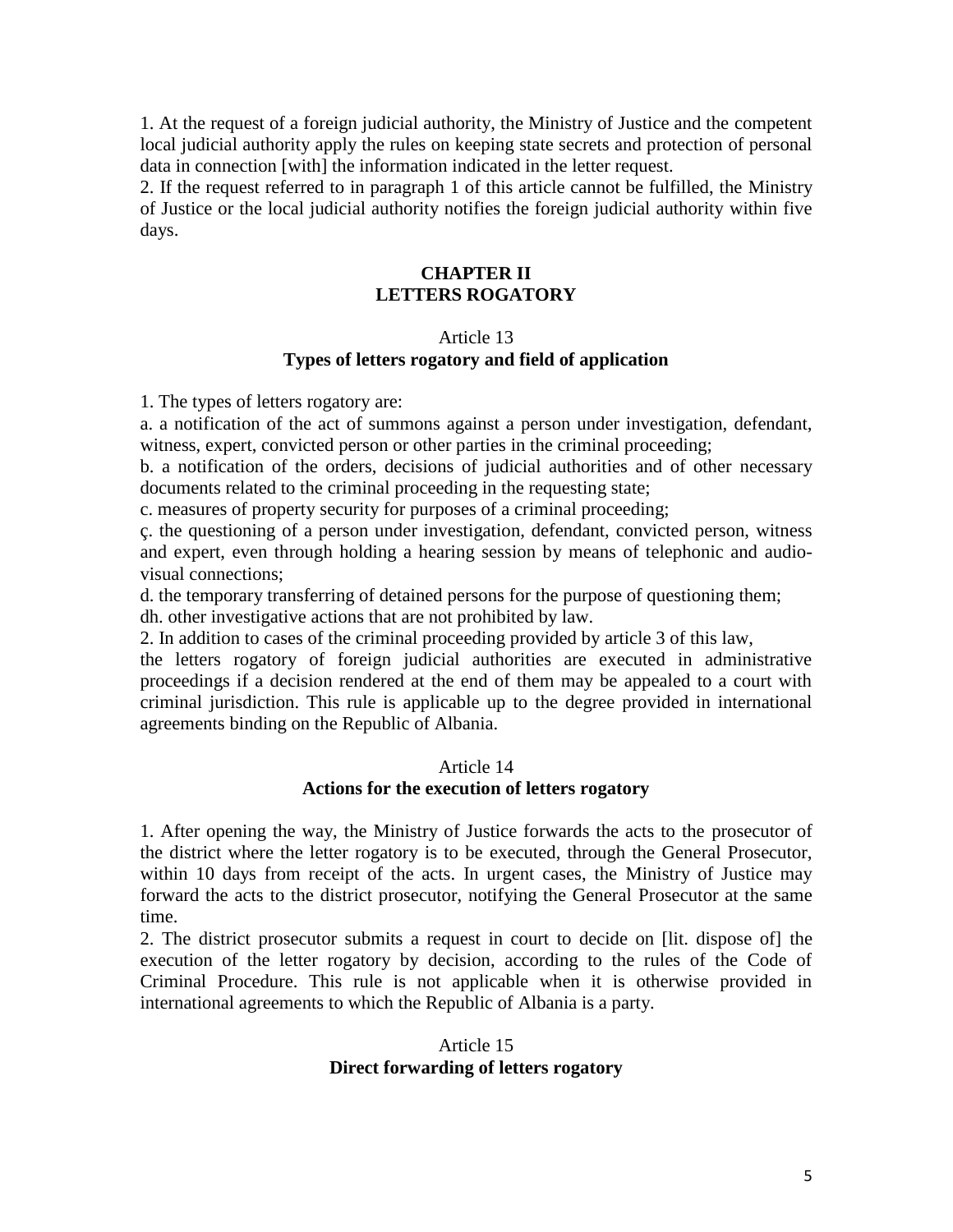1. In addition to the ways of forwarding letter requests provided in articles 6 and 7 of this law and only for purposes of this Chapter, letters rogatory may also be forwarded directly between local and foreign judicial authorities in urgent cases.

2. In this case, the local judicial authority sends a copy of these letters rogatory to the Ministry of Justice at the same time.

3. This article is not applicable in the case of the letters rogatory provided by article 13 point 1 letter "d" of this law.

#### Article 16

## **Presence of foreign judicial authorities in the receipt of evidence**

1. At the express request of a foreign judicial authority, the local judicial authority gives information about the time and place of execution of the letter rogatory.

2. The court may permit representatives of foreign judicial authorities to take part in the receipt of evidence and to address questions to the person who is questioned according to the rules of the Code of Criminal Procedure.

## Article 17 **Special procedure**

If a foreign judicial authority asks in a letter rogatory for special conditions to be fulfilled related to form and procedure, the local judicial authority acts for its execution in conformity with those requests, provided that the requests shall not be in violation of the fundamental principles of the legal order of the Republic of Albania.

# Article 18

### **Documenting a notification**

Local judicial authorities document the performance of a notification required by foreign authorities in conformity with the rules of notification of the Code of Criminal Procedure.

#### Article 19 **Untouchability of the person summoned**

1. When a person who is requested to be notified of a summons to a proceeding in Albania does not succeed in acting in conformity with the act of summons issued by the requesting state, no mandatory [or] coercive measure or criminal sanction are taken against him.

2. If the local judicial authorities call a witness or expert with a residence or domicile outside the state, during the time of [his] stay in Albania, he will not be subjected to a criminal proceeding for an offence committed before [his] appearance in Albanian territory nor will he be sent to serve a criminal sentence given by a local judicial decision rendered before his appearance.

3. Point 2 of this article is not applicable if the witness or expert, although he has been given the possibility, has not left Albanian territory within 15 days after being notified that his presence is no longer necessary. This time period does not include the period during which the witness or expert could not have left Albanian territory for lawful documented reasons.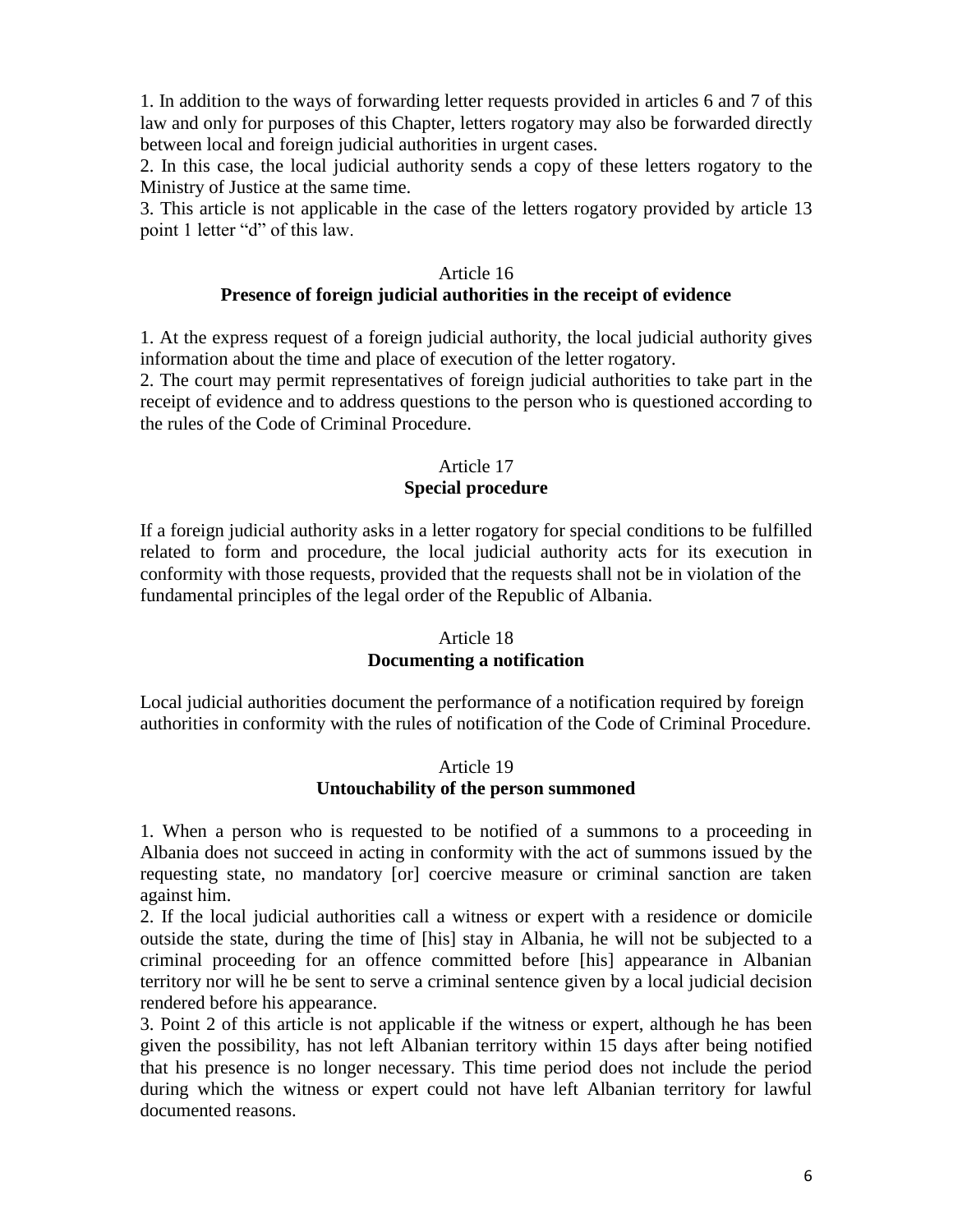#### Article 20

## **Hearing sessions through telephonic or audio-visual connections**

1. Local judicial authorities may address a request to foreign judicial authorities for questioning at a distance of a witness or expert located outside the state, through telephonic or audio-visual connections.

2. A request addressed to a foreign judicial authority for the holding of a session through telephonic or audio-visual connections should contain, in addition to the information provided by point 1 of article 5 of this law:

a) the name of the local judicial authority and of the persons that will direct the hearing session;

b) the reason why it is not possible for the witness or expert to participate personally.

3. Local judicial authorities execute foreign letters rogatory with the object of holding hearing sessions through telephonic or audiovisual connections when:

a) the witness or expert does not desire or does not have the possibility to appear at the foreign judicial authorities, and also has given consent for the holding of the session in this form;

b) the competent court has approved the request of the requesting state for holding the session in this form.

4. The questioning of witnesses or experts at a distance is done by the local judicial authorities while respecting the rules of international agreements and the provisions of the Code of Criminal Procedure.

### Article 21

# **Temporary transfer of detained persons**

1. When a foreign judicial authority summons a person detained in Albania for questioning, he may be temporarily transferred to the requesting state.

2. The temporary transferring of the person is decided by the Minister if Justice if the requesting state gives guarantees for the protection and return of the person within a defined period.

3. The transferring is refused when:

a) the detained person does not give consent. If the detained person has given consent, he cannot revoke it;

b) the transferring may extend his detention;

c) there are other fundamental reasons for not transferring him.

4. When the presence of the detained person is necessary in criminal proceedings being conducted by local judicial authorities, the transferring may be postponed.

5. When a third state is requested to transfer a detained person through Albanian territory, his transit passage is permitted if he is not an Albanian citizen.

6. The office of Interpol, in cooperation with the homologous authority of the requesting state takes technical measures to realise the delivery of the detained person and immediately notifies the Ministry of Justice of the place and date of delivery of the temporarily transferred person. The delivery of the transferred person is performed by the Interpol Office, which immediately notifies the Ministry of Justice and the General Prosecutor.

7. The time of detention in the requesting state is calculated in the amount of the sentence served in Albania.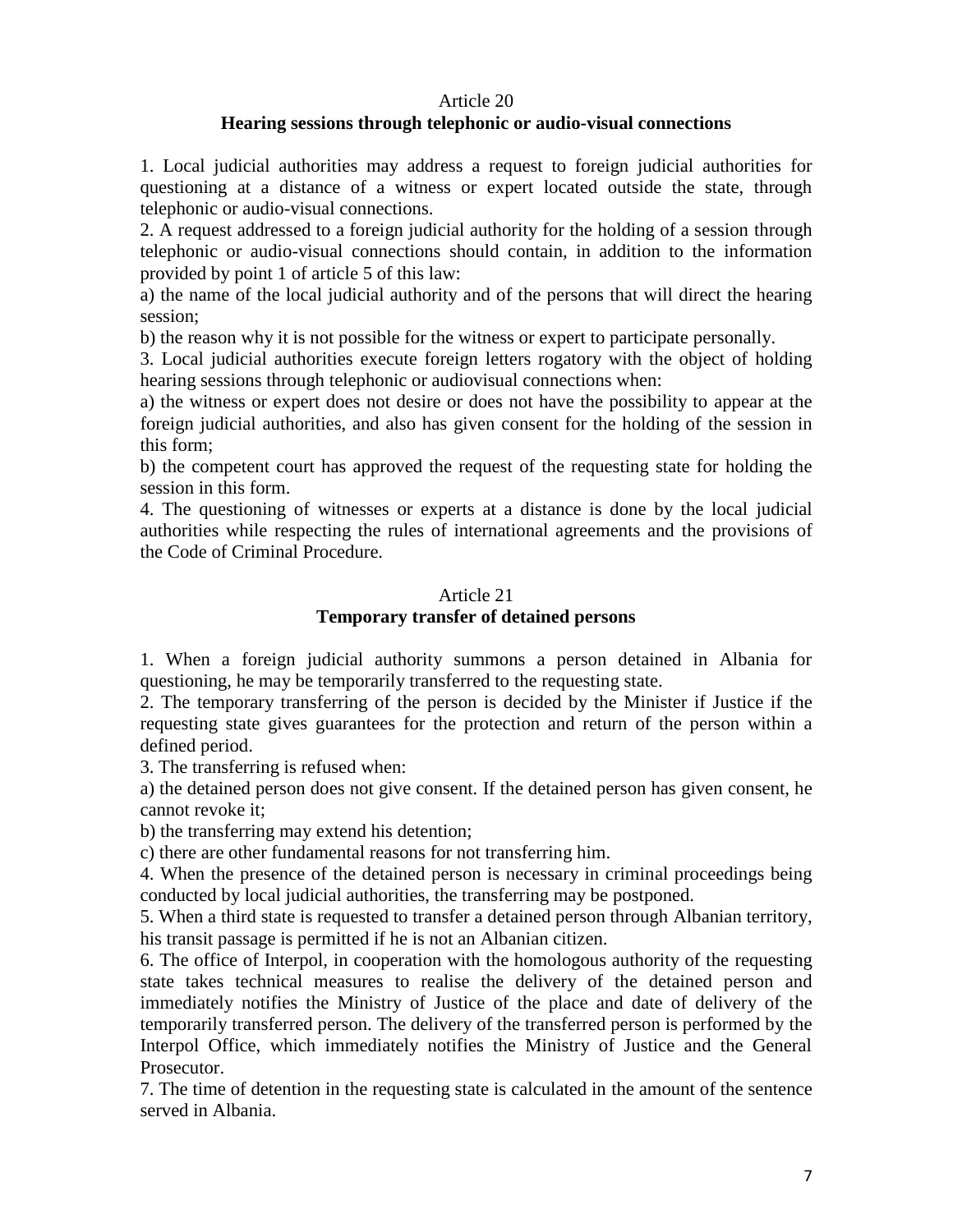8. The rules provided by this article are also applicable to a person detained in Albanian territory or who has been transferred to serve a sentence given by the requesting state, when his personal appearance has been requested for purposes of a review of the decision by the requesting state.

## Article 22

# **Searching for and sequestration of objects**

1. At the request of foreign judicial authorities, a local judicial authority may order the permission of a search of places or the sequestration of items that can be confiscated which are located in the territory of the Republic of Albania in connection with the facts specified in the letter rogatory. The decision may be appealed within 10 days from the day following receipt of knowledge according to the rules of the Coder of Criminal Procedure.

2. The competent local judicial authority performs the search and sequestration in compliance with the rules of the Code of Criminal Procedure.

3. When a third party, who has gained the right in good faith, a state authority or an injured party who has [his] residence or domicile in Albania claims ownership of the objects, documents or profits, the object provided in point 1 of this article are sent only if the foreign judicial authority guarantees their return at the end of the proceedings in connection with the evidence.

4. The sending may be postponed for as long as the objects, documents or profits are necessary for criminal proceedings that have begun in Albania.

### Article 23

### **Delivery of sequestered objects**

1. The objects sequestered are send to the foreign judicial authority at its request, in execution of the letter rogatory, to be confiscated or to be returned to the lawful owner.

2. These objects include:

a) objects used for the commission of a criminal offence;

b) objects that come from the commission of a criminal offence or values equivalent to them;

c) profits from a criminal offence or values equivalent to them;

ç) other objects given with the purpose of inciting the commission of a criminal offence as well as compensation for a criminal offence.

3. The objects or profits may be kept in a permanent manner in Albania if:

a) their owner has [his] residence or domicile in the Republic of Albania;

b) there are serious claims of the Albanian state authorities in connection with the objects or profits;

c) a person, who has not taken part in the commission of a criminal offence and whose claims are not guaranteed by the requesting state proves that he has earned the right to those objects and profits in good faith, as well as that the person has [his] residence in Albania.

# Article 24

# **Postponing the execution of requests**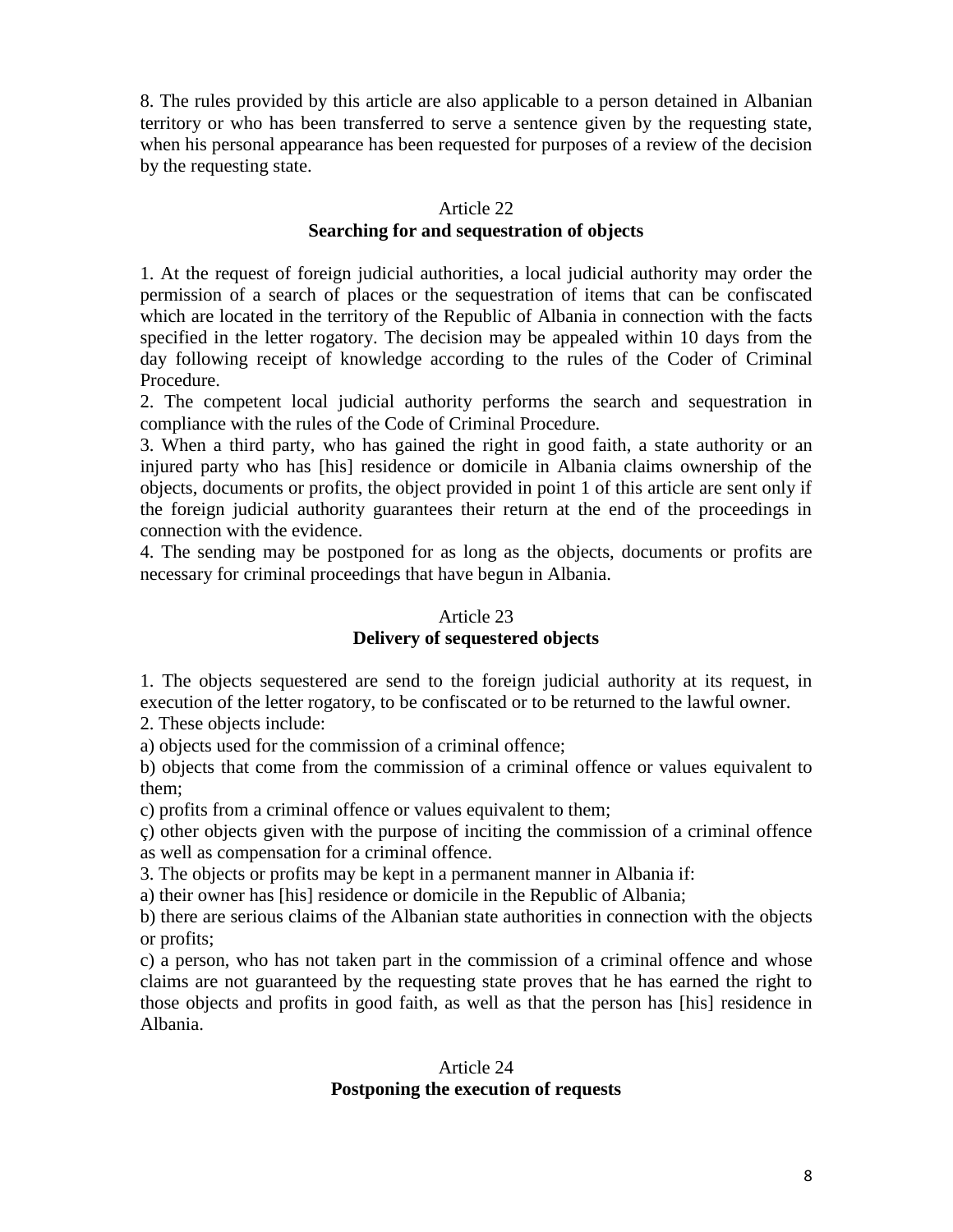1. A local judicial authority may postpone or condition the execution of requests if it may affect the good conduct of criminal proceedings started by local judicial authorities.

2. The local judicial authority notifies the foreign judicial authority, declaring the reasons for postponement or conditioning. If the notification is made directly to the foreign judicial authority, the local judicial authority informs the Ministry of Justice at the same time.

#### Article 25 **Expenses**

1. The Albanian state, through the Minister of Justice, may waive the reimbursement of expenses of execution of letters rogatory from the requesting state.

2. The expenses of execution of local letters rogatory are paid by the local judicial authority who has asked for the letter rogatory.

3. A witness or expert who appears in execution of a letter rogatory of local judicial authorities has the right of reimbursement of the expenses of travel and food, which are documented as a part of the procedural expenses in conformity with the Code of Criminal Procedure.

4. In case a letter rogatory of a local judicial authority has the object of the giving of testimony of an expert, then the local judicial authority may deposit ahead of time an amount for coverage of the expenses of the testimony of the expert if the foreign judicial authority expressly requests it.

5. The letters rogatory of local juridical authorities in the cases of points 2 and 3 of this article show the expenses payable and those that are reimbursable. At the request in writing of the persons summoned, they are given ahead of time a sum to cover the expenses.

6. Local judicial authorities do not pay the expenses of executing foreign letters rogatory for:

a) the travel and stay of persons summoned to be questioned or to perform a procedural action;

b) the temporary transferring of detained persons;

c) the holding of hearing sessions through telephonic or audio-visual connections;

ç) the preservation or administration of evidence or objects;

d) the performance of procedural actions with high or extraordinary expenses.

### Article 26

#### **Preliminary measures**

At the request of the foreign judicial authorities and in conformity with the domestic legislation, a local judicial authority takes preliminary measures for the safekeeping of evidence, of objects that can be confiscated, of the existing situation or the defence of lawful interests that are endangered.

#### Article 27

### **Forwarding data without a request**

1. Local judicial authorities even on their own initiative forward to foreign judicial authorities information that is related to criminal offences collected during a criminal proceeding, if they judge that forwarding such information may assist in the opening of a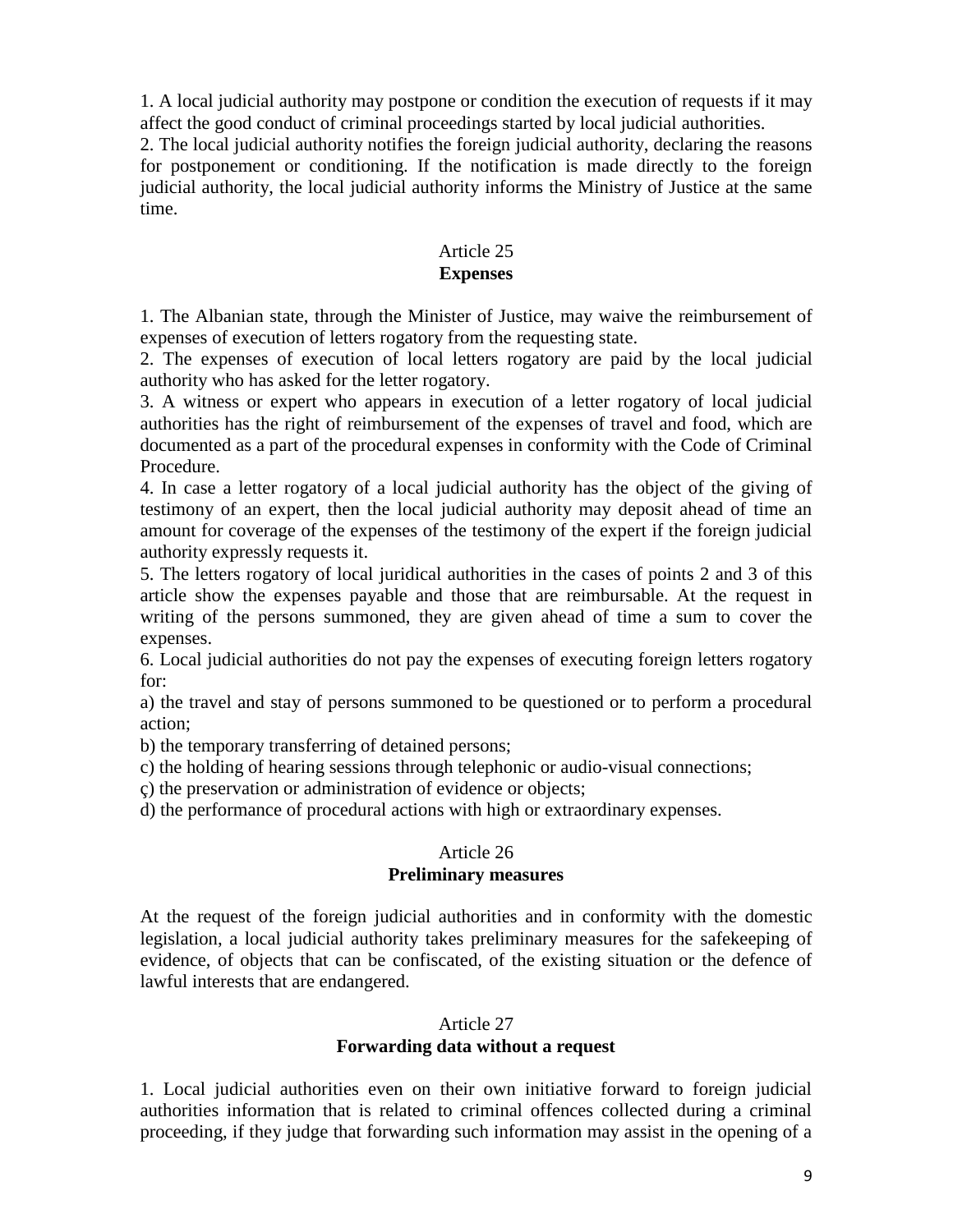criminal proceeding or the submission of a request for legal assistance from the foreign state. This information is forwarded if the progress of the criminal proceeding in Albania is not hindered and respecting the conditions of reciprocity.

2. The competent local judicial authority may ask the foreign judicial authorities that have received the information mentioned in the first point of this article for data about the measures taken in connection with the information forwarded. In addition, the competent local judicial authority may establish other conditions related to the use of this information in the state to which the information has been forwarded.

#### Article 28

### **Forwarding information about foreign citizens proceeded against or convicted**

1. Every three months, the Ministry of Justice sends information to the foreign judicial authority about final criminal decisions rendered against citizens of that sate. This information is taken from the register of judicial status.

2. At the request of the competent foreign judicial authorities, the Ministry of Justice forwards an abbreviated version of the final criminal decision or a certification of judicial status.

3. At the request of a foreign state, the Ministry of Justice may forward data about persons who are citizens of the requesting state and who are subjects of a criminal proceeding that has been started in the Republic of Albania. For fulfilling this request, the Ministry of Justice cooperates with the General Prosecutor.

#### Article 29

### **Criminal judicial register of Albanian citizens convicted outside the state**

1. The Office of the Judicial Register registers in a special register abbreviated versions of decisions about Albanian citizens criminally convicted outside the state, also including Albanian citizens born outside the state. For this purpose, a special register is created at that office.

2. If the foreign judicial authorities forward information about the conviction of Albanian citizens in foreign languages, their translation is accomplished by the Ministry of Justice through the service of official translation.

3. For the use, administration and protection of information, as well as for the removal of notations in this register, the rules of domestic legislation are applied.

## Article 30 **Notifications about legislation**

1. At the request of local judicial authorities, the Ministry of Justice obtains [lit. takes] the text of legislation in force in other states, as well as all information about special legal questions, if this is necessary.

2. The Ministry of Justice forwards the text of domestic legislation or information about special legal questions to foreign judicial authorities when requested by them.

### **CHAPTER III EXTRADITION**

# **SECTION I**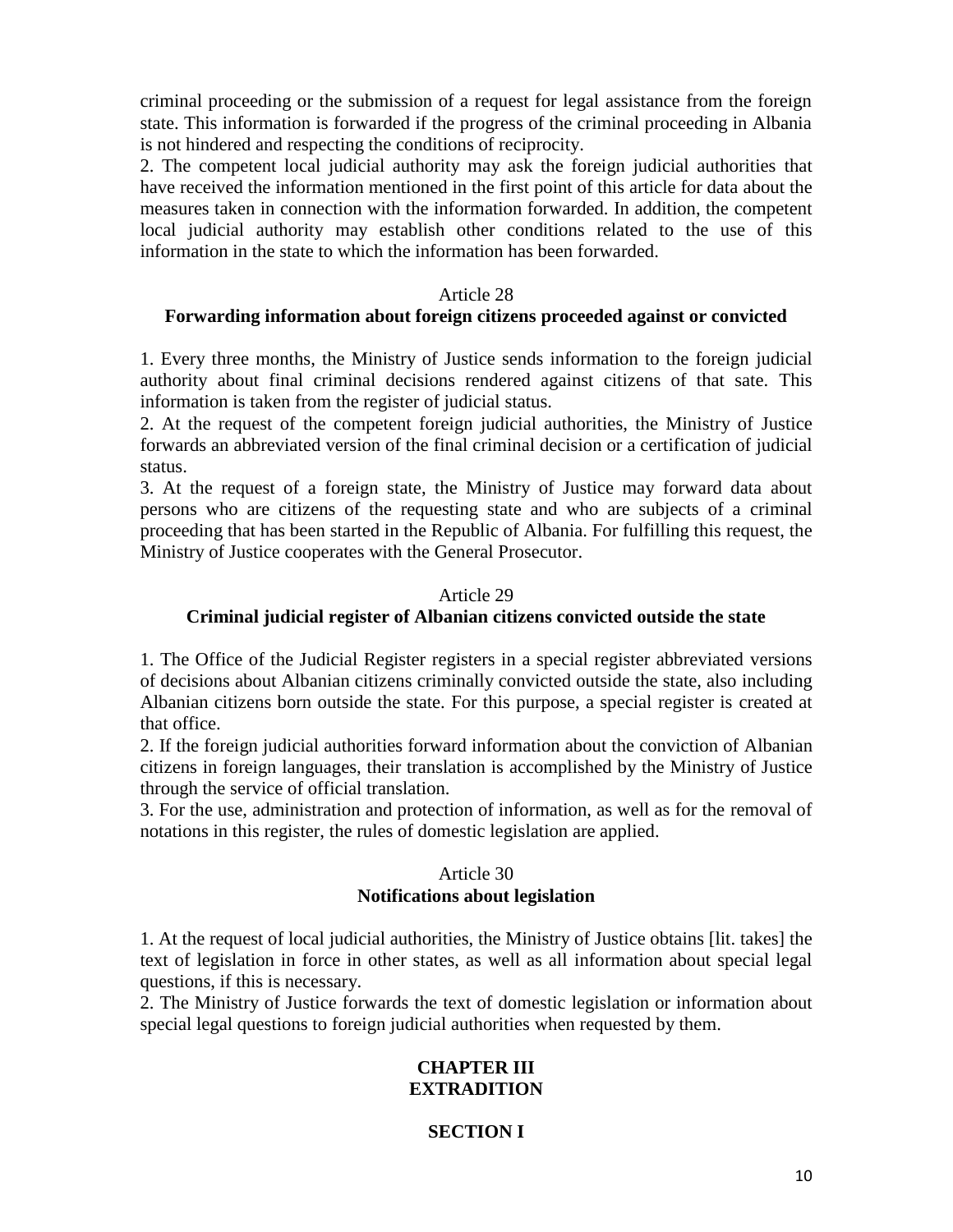### **EXTRADITION FROM THE REPUBLIC OF ALBANIA**

## Article 31 **Applicable law**

The surrender of a person under investigation, a defendant or a convicted person toward a foreign state is done according to this law, the rules of Albanian legislation and international agreements to which the Republic of Albania is a party.

#### Article 32

## **Conditions for extradition**

In addition to the conditions provided in the Criminal Code and the Code of Criminal Procedure, the extradition of a person toward to foreign state is permitted when the following conditions are also met:

a) Albanian legislation provides for the criminal offence for which the foreign state has imposed a coercive security measure, a sentence of imprisonment no less than one year;

b) the measure or remaining part of the sentence given by the final judicial decision is at least four months at the time of submission of the request for extradition;

c) criminal prosecution or the execution of the criminal sentence has not been prescribed according to the legislation of the requesting state;

ç) the conditions exist for starting the criminal proceeding again in the requesting state, although a criminal proceeding in Albania for the same criminal offence has been dismissed;

d) the requesting state gives guarantees that it will not give a sentence of death or, if it has given such a sentence, will not execute it.

dh) the person whose extradition is sought, at the time of submission of the extradition request, has not applied for or been granted asylum in Albania against the requesting state.

## Article 33 **Actions of the Ministry of Justice**

1. When it does not refuse a request for extradition, the Ministry of Justice forwards it within 10 days to the prosecutor at the competent court, through the General Prosecutor. In complicated cases, because of the volume of the acts or the need for translation, this time period may be extended up to 15 days.

2. If it finds that not all the necessary acts have been attached to the request for extradition, but nevertheless reached the conclusion that it is not a case for refusal of the request, the Ministry of Justice acts according to article 11 of this law. The supplemental acts submitted by the requesting state are forwarded to the organ of the prosecutor's office within seven days from their receipt, also respecting the obligation for translation.

3. The Ministry of Justice also acts in the same way if a request to complete the acts is submitted by the local judicial authorities.

#### Article 34 **Actions of the prosecutor's office**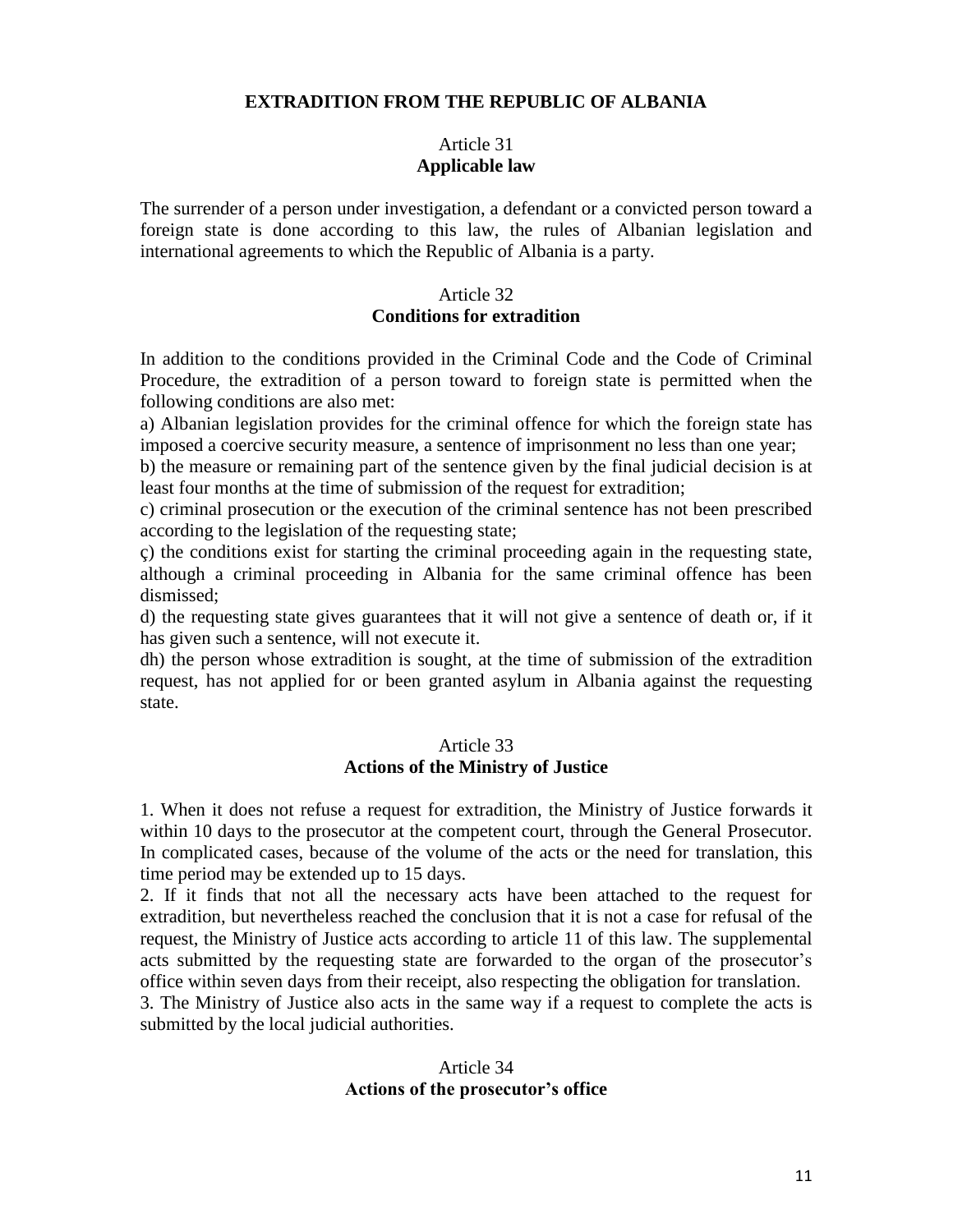1. After receiving the request for extradition, the prosecutor within 10 days orders the interested party summoned for the purpose of identifying him and in order to receive his eventual consent to the extradition.

2. The order of summons of the prosecutor contains:

a) data about the time and place of appearance;

b) the right to select a defence attorney;

c) the reason for the summons, with a short summary of the facts; and also

ç) a warning of the person's being taken in obligatorily [lit. obligatory accompaniment of the person] in case of failure of the person to appear without lawful reasons.

3. The prosecutor documents the actions with the interested person in official written records according to the rules of the Code of Criminal Procedure.

4. Subsequently, the prosecutor respects the rules of the Code of Criminal Procedure for the submission of the request to court.

#### Article 35

### **Coercive measures and sequestrations**

1. On receipt of an international arrest warrant from the Interpol Office, in which the purpose of the requesting state to extradite a foreign citizen is declared, the Ministry of Justice forwards it to the General Prosecutor within five days, in order to act according to the rules of the Code of Criminal Procedure.

2. The Ministry of Justice also acts in the same way on receipt of a request from a requesting state to order other coercive measures or for the sequestration of material evidence and objects that are the proceeds [lit. benefit] of the criminal offence as to which extradition has been or will be sought.

3. The General Prosecutor sends the acts to the prosecutor at the competent court, so that the latter will deposit the request in court no later than 15 days from the time of submission of the request of the requesting state.

4. In setting the coercive measures and the sequestration, the court respects the rules of the Code of Criminal Procedure.

5. The coercive measures and the sequestration are set if the international arrest warrant or request of the foreign state contains:

a) general personal information about the foreign citizen;

b) data about the foreign judicial authority who has issued the international arrest warrant or a copy of the act by which the coercive measure or sequestration was ordered;

c) data about the criminal offence for which the coercive measure or sequestration is sought; and

ç) the declaration of the requesting state that it will submit a request for extradition.

6. The General Prosecutor notifies the Ministry of Justice of the setting of the coercive measures and sequestrations according to this article within five days from the date of announcement of the judicial decision.

7. The Ministry of Justice notifies the requesting state within 10 days from the date of announcement of the judicial decision.

8. The coercive measures are revoked according to the time periods defined in articles 493 point 4 and 484 point 6 of the Code of Criminal Procedure. Those time periods begin to run from the time defined in those articles, even if the person whose extradition is sought has been detained on the basis of another judicial decision.

9. When the coercive measures set before the submission of the request for extradition are revoked because of the end of the time periods, a coercive measure cannot be set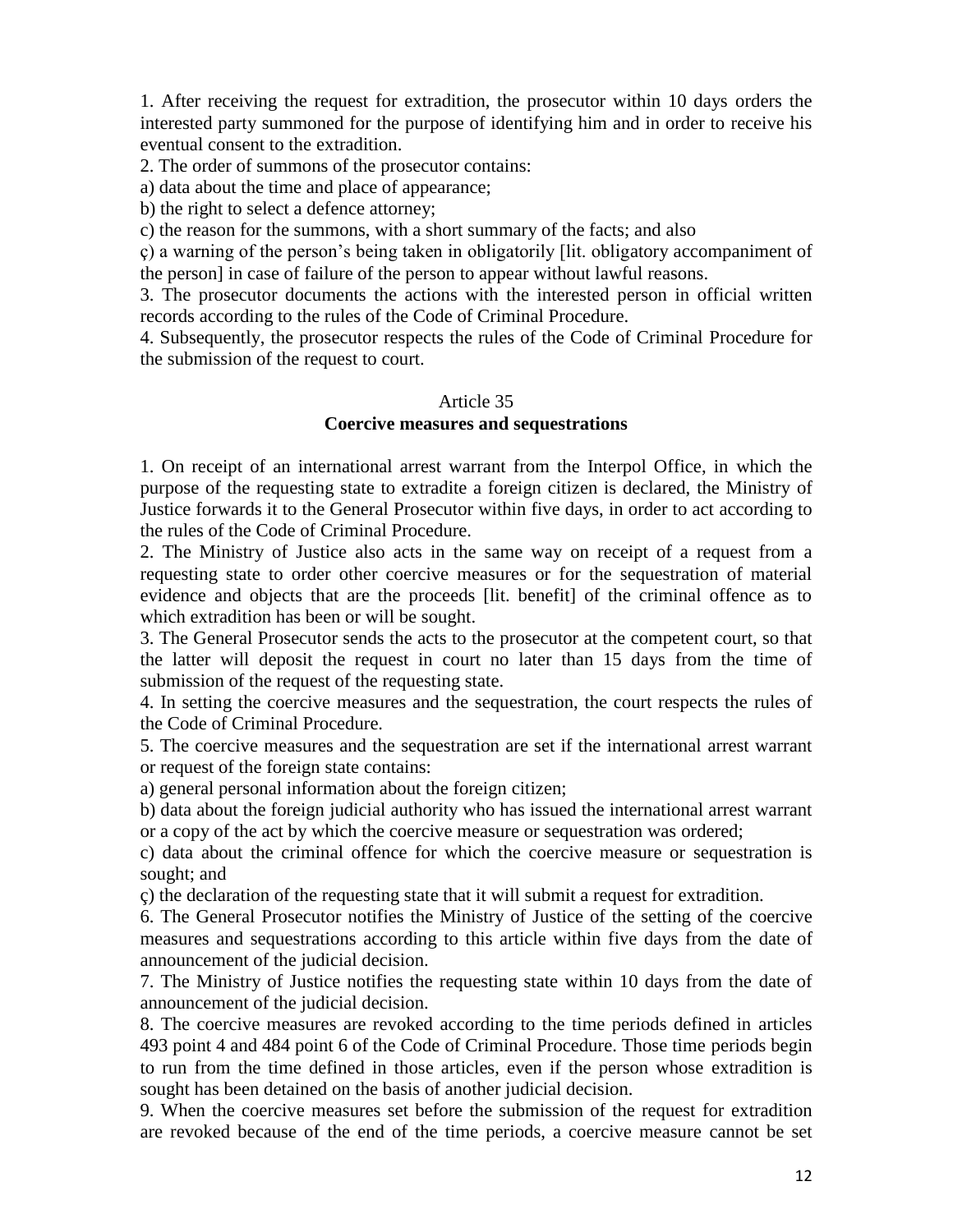again against the person, except when the requesting state submits the request for extradition.

### Article 36 **Arrest by the judicial police**

1. In urgent cases of the arrest of a person against whom a request for temporary arrest has been submitted, the rules of article 495 of the Code of Criminal Procedure are applicable.

2. At the request of the General Prosecutor, the Ministry of Justice realises the translation of the acts required within 24 hours.

### Article 37

# **Examination of a request for extradition**

1. Within five days from the deposit of the request of the prosecutor, the judge designated for the adjudication of the case sets the date of the judicial session for the examination of the request for extradition.

2. The session is conducted with the mandatory participation of the prosecutor and the defence attorney. When the selected defence attorney does not appear, the court designates a defence attorney on its own initiative.

3. During the examination of the request for extradition, the court respects the rules of the Code of Criminal Procedure.

#### Article 38

### **International arrest warrant of Albanian citizens**

1. On receipt of an international arrest warrant from a foreign state against an Albanian citizen, in which the purpose of the requesting state for the extradition of the person is declared, immediately and in any event within five days, the Interpol Office forwards it to the Ministry of Justice.

2. Within five days from receipt of the international warrant, the Ministry of Justice forwards it to the General Prosecutor.

3. The General Prosecutor, through the prosecutor at the court competent for a criminal proceeding of the Albanian citizen, may proceed for the temporary arrest of the Albanian citizen, respecting the rules of articles 493-495 of the Code of Criminal Procedure and articles 35-36 of this law.

4. Within 10 days from receipt of the international warrant from the Ministry of Justice, the General Prosecutor, through the services of the Judicial Police:

a. verifies the precise personal data about the wanted Albanian citizen, including his citizenship;

b. obtains data about the exact location of the wanted Albanian citizen;

c. verifies whether the Albanian citizen has been convicted by a final decision of imprisonment by the local judicial authorities;

ç. verifies whether a coercive security measure has been set against the Albanian citizen for purposes of the criminal proceeding by the local judicial authorities.

5. Within five days from the end of the actions defined in point 4 of this article, the General Prosecutor notifies the Ministry of Justice about the inability of extraditing the Albanian citizen because of his citizenship. This notification also contains information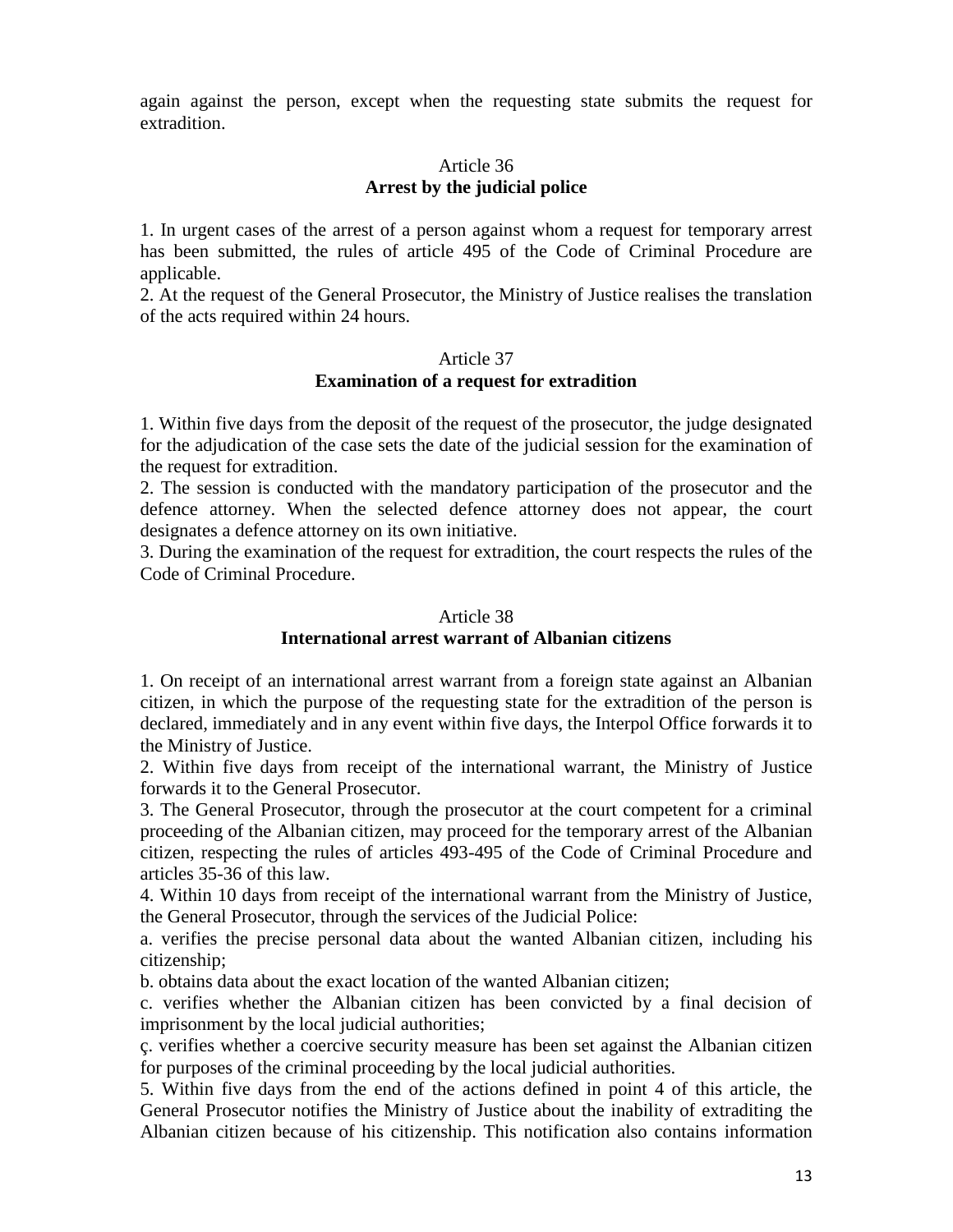about the ways of a criminal proceeding accepted by Albanian legislation, as the case may be, through:

a. transferring the criminal proceedings;

b. recognition of the foreign criminal decision; or

c. sending the acts and evidence through letters rogatory.

6. Within five days from receipt of the notification of the General Prosecutor according to point 4 of this article, the Ministry of Justice forwards it to the foreign state that has issued the international arrest warrant.

7. If he does not proceed according to point 3 of this article, the prosecutor at the court competent for the criminal proceeding against the Albanian citizen notes in the register of notification of criminal offences the data of the international arrest warrant, for the purpose of performing verifying procedural actions for the beginning of a criminal proceeding. If the prosecutor decides not to start a criminal proceeding, he notifies the Ministry of Justice of this decision through the General Prosecutor, within five days of taking it.

8. The same way of acting is also applied if the Albanian citizenship of the person is proven during the setting and implementation of coercive measures.

9. The rules of this article are not applicable in the case of international agreements that permit the extradition of an Albanian citizen.

# Article 39

## **Decision of the court for extradition**

1. In addition to the conditions established in article 498 point 1 of the Code of Criminal Procedure and article 11 of the Criminal Code, the court gives a decision in favour of extradition when it finds that the conditions of article 32 of this law have also been met. 2. In other cases, the court decides against extradition.

3. The judicial decision given according to this article is deposited in the judicial secretariat within three days from its announcement.

### Article 40

# **Disposition of the Minister of Justice on extradition**

1. Within seven days from the date the judicial decision on extradition becomes final, the General Prosecutor forwards all the acts to the Minister of Justice.

2. In case of a judicial decision in favour of the request for extradition, the Minister of Justice may, after verifying and evaluating all the documentation, dispose of the extradition by order, respecting the time period and procedures of article 499 of the Code of Criminal Procedure.

3. If during verification of the documentation, the Minister of Justice finds deficiencies in the acts, within seven days he asks the General Prosecutor to complete them. The General Prosecutor completes the documentation within 20 days from the date the judicial decision becomes final.

4. If the Minister of Justice does not make a disposition within the time period for extradition, or in case of a judicial decision against extradition or in case of the failure of the requesting state to act on time, the rules of article 499 of the Code of Criminal Procedure are applicable.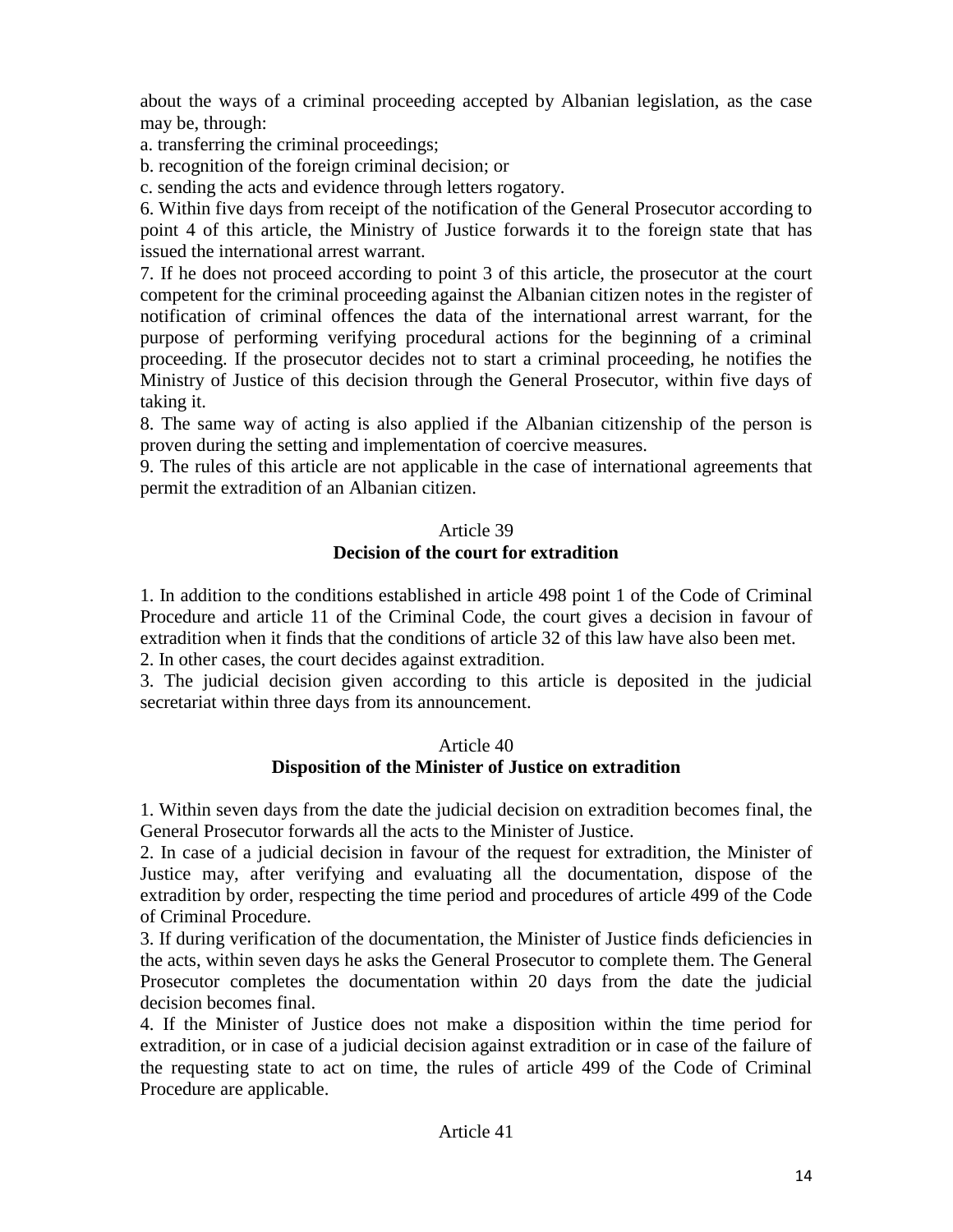### **Postponed or conditioned extradition**

1. In a case when the extradition is suspended according to article 500 of the Code of Criminal Procedure, the Minister of Justice may give a disposition by order of postponement in time of the extradited person after the conclusion of the criminal proceeding or the execution of a criminal sentence given in Albania.

2. At least 30 days before the end of the reason for the suspension, the General Prosecutor notifies the Minister of Justice. After this notification, the Minister of Justice notifies the requesting state as to whether the latter is still interested in the realisation of the extradition.

3. If the requesting state gives notification that it is interested in the realisation of the extradition, the Minister of Justice acts according to article 40 of this law.

4. The Minister of Justice may make a disposition by order of the temporary extradition of the person, with conditions defined in the express agreement with the requesting state. Temporary extradition is given as a disposition for the performance of urgent procedural actions, if such a thing does not hinder the criminal proceeding or the execution of the criminal decision in Albania and if the requesting state gives guarantees that the person extradited will be kept sage and will return to Albania within the time period determined in advance.

## Article 42

### **Principle of speciality**

1. The Minister of Justice determines in the order that makes a disposition of the extradition of a foreign citizen respect for the principle of speciality. For this purpose, at the beginning of the extradition procedure and when the guarantees have not been given, the Minister of Justice seeks from the requesting state that:

a) the extradited person should not be criminally prosecuted for another criminal offence committed before the extradition;

b) the extradited person should not be subjected to the execution of a decision about another criminal offence committed before the extradition;

c) a more severe sentence than the sentence with which he was convicted should not be applied against the extradited person, nor the death sentence;

ç) if he was tried *in absentia*, the extradited person shall have the right of review of the judicial decision rendered against him; and

d) the extradited person should not be extradited toward a third country without the consent of the Republic of Albania for the execution of a final judicial decision of imprisonment or for the execution of a coercive personal security measure for the restriction of liberty given before the extradition was permitted.

2. This principle is not respected in the cases provided by article 490 points 2 and 3 of the Code of Criminal Procedure.

#### Article 43

#### **Notification of the order of the Minister of Justice giving a disposition on the extradition**

1. The Minister of Justice immediately communicates the order that makes a disposition of the extradition of a foreign citizen to the requesting state and to the Ministry of the Interior.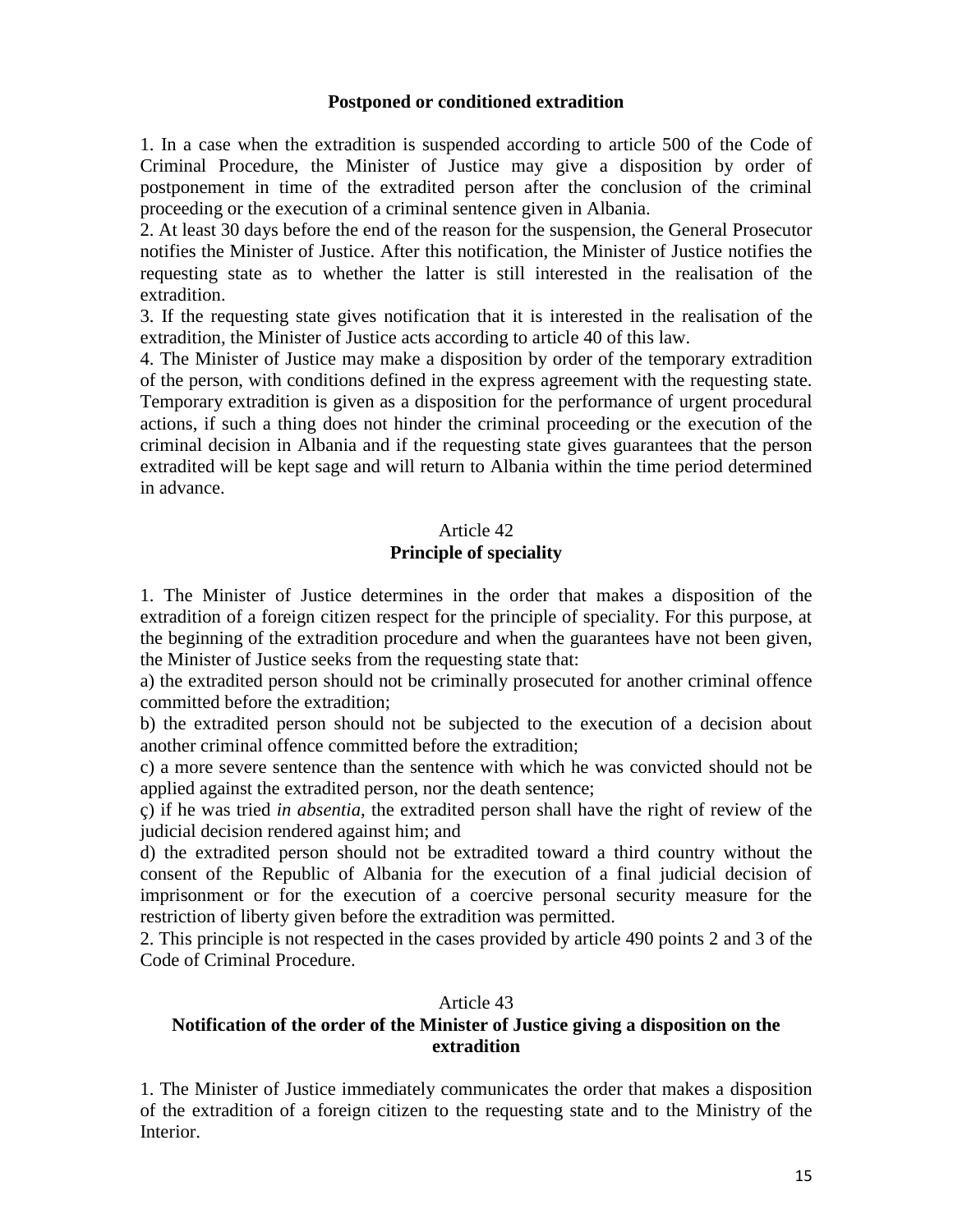2. The Interpol Office in collaboration with the homologous authority of the requesting state takes the technical measures to accomplish the delivery and notifies the Ministry of Justice immediately about the place and date of delivery of the extradited person. The delivery of the extradited person is performed by the Interpol Office, which immediately notifies the Ministry of Justice and the General Prosecutor.

## Article 44 **Simplified extradition**

1. The person whose extradition is sought may give consent to surrender himself to the requesting state and to waive the right the benefit from the principle of speciality through a simplified procedure. The consent and waiver are irrevocable.

2. This consent is given by the person in a judicial session that is held with the essential participation of the prosecutor and the defence attorney. The court informs the person about the advantages, consequences of simplified extradition and the impossibility of revoking the consent and waiver. In this case, a trial on the examination of the request for extradition is not held.

3. Within five days from the holding of this session, the General Prosecutor notifies the Ministry of Justice of the consent to simplified extradition, sending a copy of the judicial minutes that document this session. The Minister of Justice notifies the requesting state within 10 days from the holding of the session.

4. The rules for ordinary extradition are subsequently not applied.

# Article 45

## **Re-extradition**

1. When the requesting state presents again a request for the re-extradition of a person who, after the first extradition, has avoided the criminal proceeding or the execution of the criminal sentence in the requesting state and has entered Albanian territory, the person may be re-extradited on the basis of a repeated request, applying the rules of this section.

2. In this case, the Minister of Justice, after also taking the opinion of the General Prosecutor, may notify the requesting state that it is not necessary to present the documents again that accompany the request for extradition, except for a document that proves the avoidance of the extradited person from the criminal proceeding or the execution of the criminal sentence.

# Article 46 **Repetition of the judicial procedures**

If after the judicial decision on the request for extradition has become final, but before the issuance of the order of the Minister giving a disposition on the extradition, the conditions of extradition provided in article 32 of this law change, the Minister of Justice forwards the full file to the General Prosecutor, asking for the initiation of a review of the judicial decision. In this case, the rules of the Code of Criminal Procedure are applicable.

# Article 47 **Delivery of sequestered objects**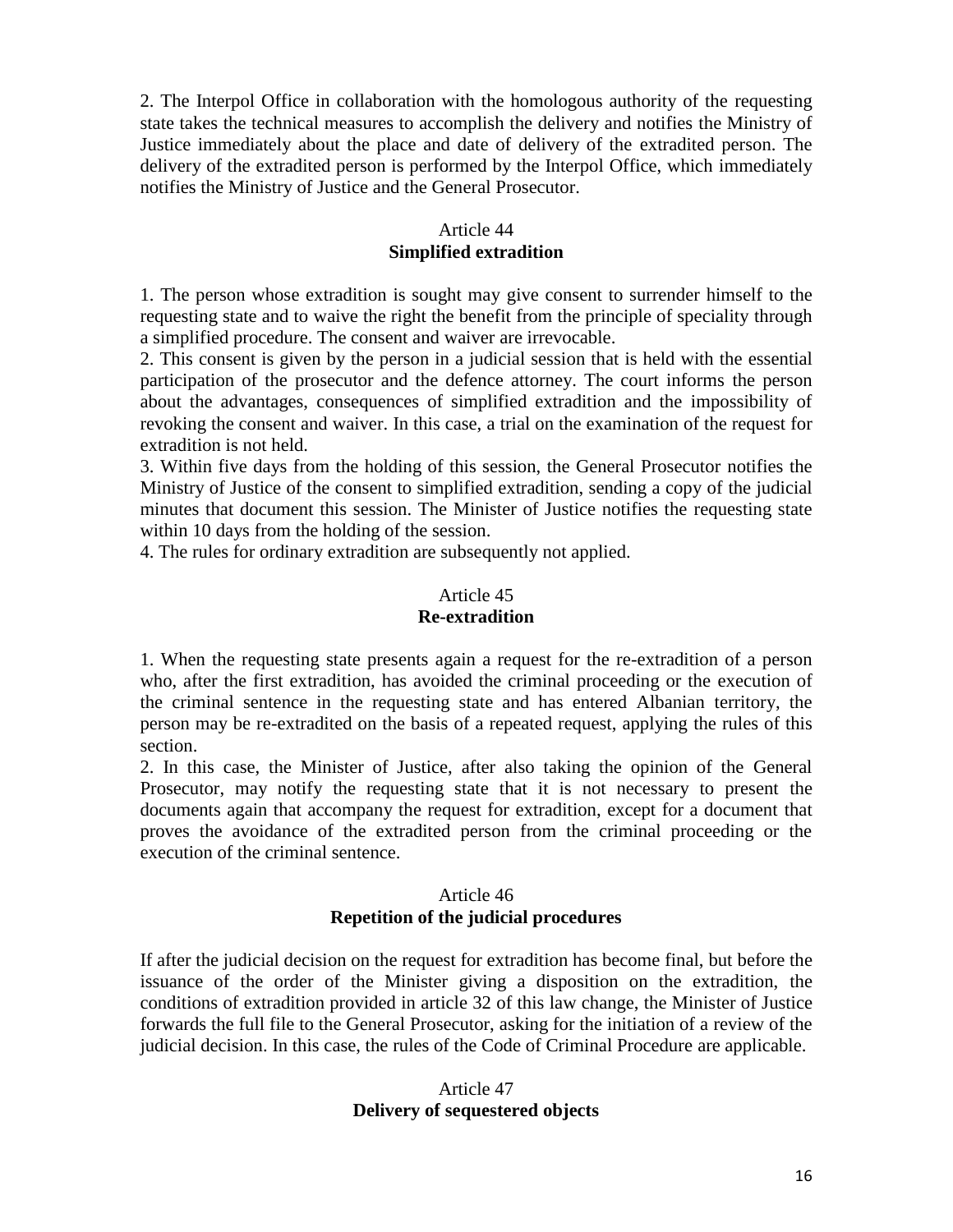1. Objects sequestered according to this section are delivered to the requesting state at its request after the disposition of the extradition.

2. The objects may be delivered even if the extradited person is not surrendered because of death or serious illness, but provided that his extradition shall have been ordered by disposition [lit. disposed].

3. If the objects have been subjected to sequestration or confiscation for purposes of a judicial proceeding in Albania, they may be kept temporarily until the end of the judicial proceeding or may be delivered to the requesting state on the condition that they be returned.

4. The provisions of this article are not applicable in the cases provided by letters "b' and "c" of point 3 of article 23 of this law.

## **SECTION II EXTRADITION FROM OUTSIDE THE STATE**

# Article 48

# **Announcement of international search**

1. The execution prosecutor, if he has data that the convicted person is not found within Albanian territory, may issue an order for his international search for purposes of the execution of a final criminal decision of imprisonment.

2. The prosecutor of the case, if he has data that the person wanted is not found within Albanian territory, may issue an order for his international search for purposes of the execution of a security measure restricting personal liberty.

3. The international search warrant contains:

a. the prosecutor who issued the search order;

b. general personal data of the person who is wanted and every other piece of data valid for his identification;

c. the court and data about the judicial decision that has set the security measure or has rendered the criminal conviction decision;

ç. the length of time of the security measure, when it has been set with a time limit, or the remaining time of the sentence;

d) the designation of the criminal offence and a summary description of the criminal fact; dh) the declaration that this person is wanted for purposes of extradition.

4. The prosecutor immediately sends the international search warrant to the General Prosecutor, who forwards it to the Interpol Office for international communication of the order.

5. The General Prosecutor and the Minister of the Interior determine by joint instructions rules about the procedures for issuance of the international search warrant as well as detailed rules about the time periods and manners of exchange of information about its issuance and communication.

# Article 49

### **Request for extradition**

1. When a security measure restricting liberty has been set in a criminal proceeding against a person who is outside the state or a final sentence of imprisonment has been rendered against him, the Minister of Justice may submit a request for his extradition based on the information and documents forwarded from the General Prosecutor.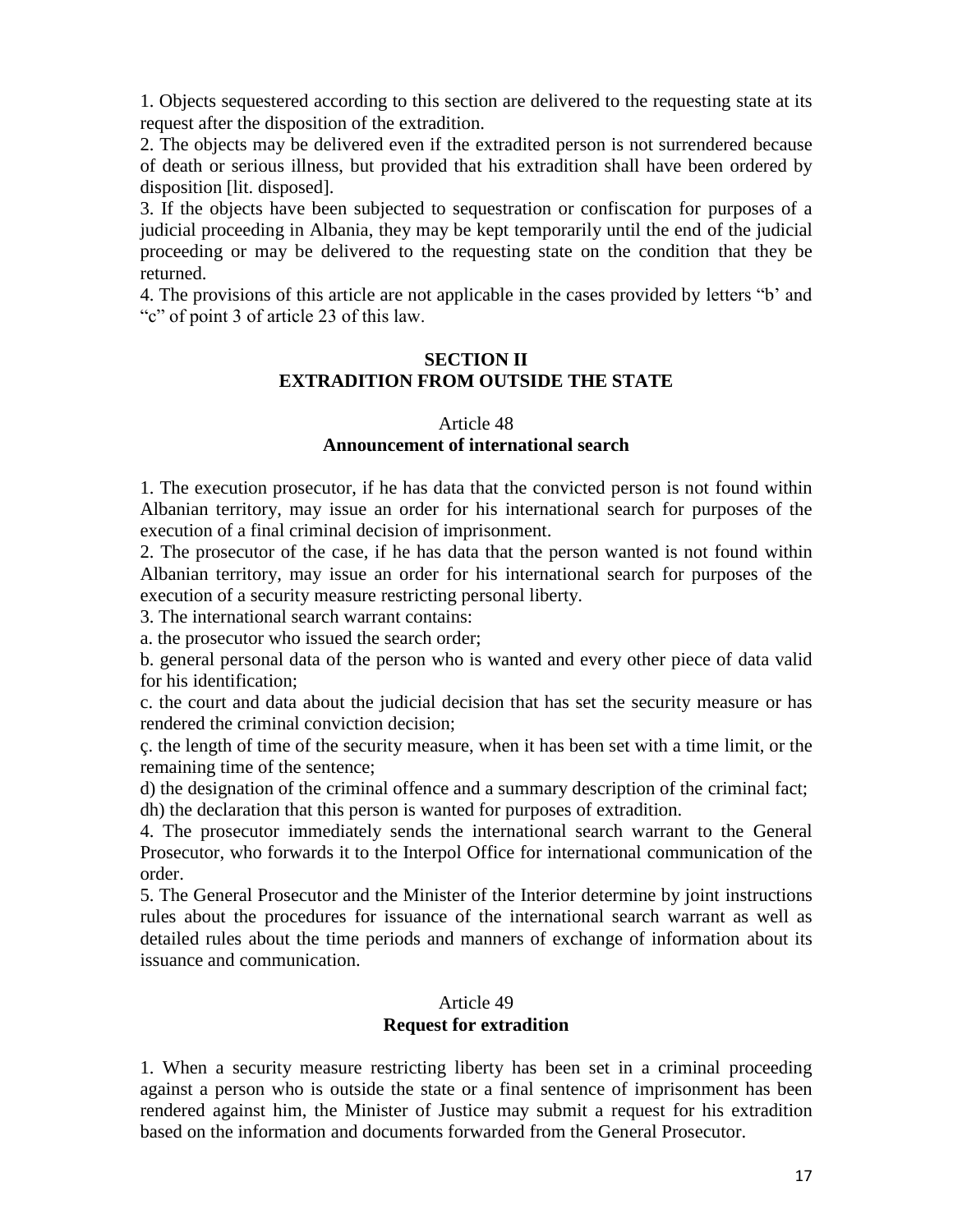2. The request should meet the criteria of article 5 of this law and is submitted to the requested state through diplomatic channels.

### Article 50 **Request for temporary detention**

1. In urgent cases, if there is a danger that the person whose extradition is sought will leave or hide, the Minister of Justice may, even before the submission of the extradition request, ask the requested state to detain the person temporarily.

2. A request for temporary detention contains the elements provided in article 35 of this law.

### Article 51

## **Guarantees in connection with the extradited person**

1. When the wanted person is extradited, he enjoys all the rights provided in article 42 of this law, with the exception of the case when the extradited person has waived these rights and when the requested state has determined such a thing expressly in the request.

2. When extradition in the Republic of Albania of a wanted person has been granted according to the conditions set in connection with the type or time period of the sentence that may be given or executed and has been accepted with those conditions, the local judicial authorities are obliged to respect those conditions during the criminal proceeding or during execution of the sentence.

3. When the extradited person has been detained in the requested state for the criminal offence for which he has been extradited, the time that he has spent in detention is calculated in the amount of the sentence.

4. A final decision rendered against an extradited person by the local judicial authorities in his absence may be reviewed at the request of the extradited person, if the Minister of Justice has given such a guaranty to the requested state. The request for review is submitted within 30 days from the arrival of the extradited person in Albanian territory and its examination follows the rules of the Code of Criminal Procedure.

### Article 52

### **Request for transit through the territory of the Republic of Albania and expenses**

In the case of transit passage through Albanian territory of a person extradited from one state to another, the rules of article 502 of the Code of Criminal Procedure are applicable.

# **CHAPTER IV RECOGNITION AND EXECUTION OF CRIMINAL DECISIONS**

## **SECTION I EXECUTION OF FOREIGN CRIMINAL DECISIONS**

Article 53 **General provisions**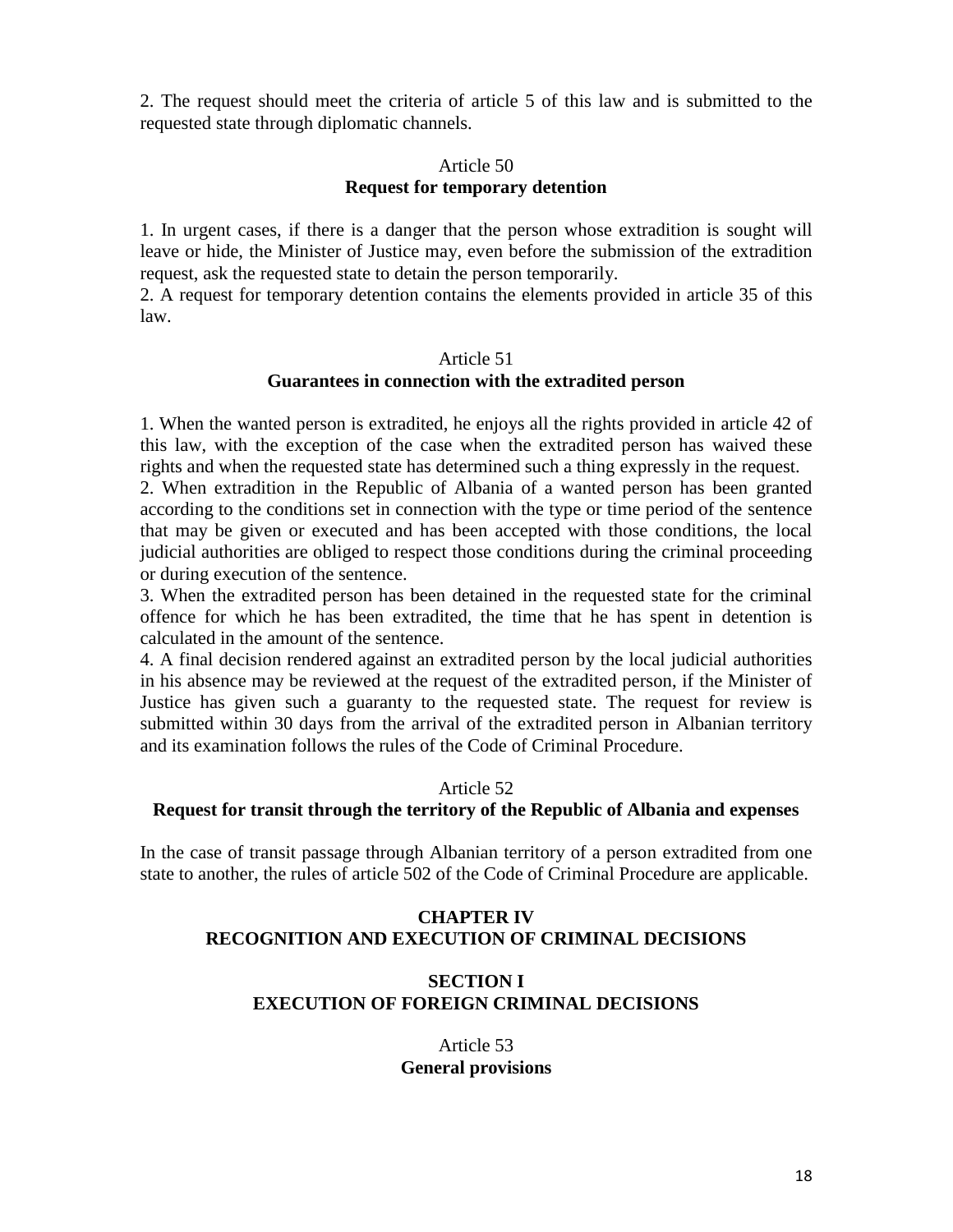1. The Ministry of Justice and the local judicial authorities apply the rules of the Code of Criminal Procedure and of this law for the recognition and execution of foreign criminal decisions.

2. The decision of a foreign court for a sentence of imprisonment may be recognised:

a. at the request of the sentencing state, when the convicted person is an Albanian citizen and has a residence or domicile in Albania; and

b. at the request of an Albanian citizen who is serving a sentence in the sentencing state, for transfer and continuation of serving the sentence in Albania.

3. When a request comes from the sentencing state in a foreign language for the recognition of a foreign criminal decision, the Ministry of Justice may ask the sentencing state for its translation into the Albanian language. If the translation is done by the Ministry of Justice, evidence is taken of the expenses of translation to be included as a part of the procedural expenses.

4. The Ministry of Justice sends the acts within 30 days of their receipt to the prosecutor of the district of the residence or domicile of the person, through the General Prosecutor.

5. The prosecutor submits a request in court within 10 days from receipt of the acts. If the court that has received the acts finds that it is not competent to take a decision, it declares its lack of competence and sends the acts to the competent court, notifying the Ministry of Justice at the same time.

## Article 54

## **Requests for recognition and execution of foreign criminal decisions**

1. In addition to the conditions provided in article 514 of the Code of Criminal Procedure, a foreign criminal decision is recognised and executed when the following conditions are also met:

a. at the time of submission of the request for recognition in the Ministry of Justice, at least six months of imprisonment have remained for the sentenced person to serve;

b. the execution of the conviction decision has not been prescribed on the basis of the domestic legislation.

### Article 55 **Documents that should be attached to the request of the sentencing state**

1. The Ministry of Justice submits to the sentencing state a request to complete the documentation, without forwarding the acts to the local judicial authorities, if the request of the requesting state is not accompanied by the following documents:

a. the original or an identical [lit. unified] copy of the criminal decision with the determination that it is final;

b. the general data of the convicted person, also including data about his citizenship, residence and domicile, place of birth, as well as other data that might be important for determining the competent court that will decided on the request;

c. data about the execution of the decision rendered, including information about the time spent in detention and/or serving the sentence of imprisonment;

ç. a copy of the legal provisions on which the decision sought to be recognized is based;

d. a summary submission of what happened in [lit. of the progress of] the criminal proceeding.

2. When the Ministry of Justice finds that the documentation is complete, within 20 days it sends it to the competent prosecutor, through the General Prosecutor.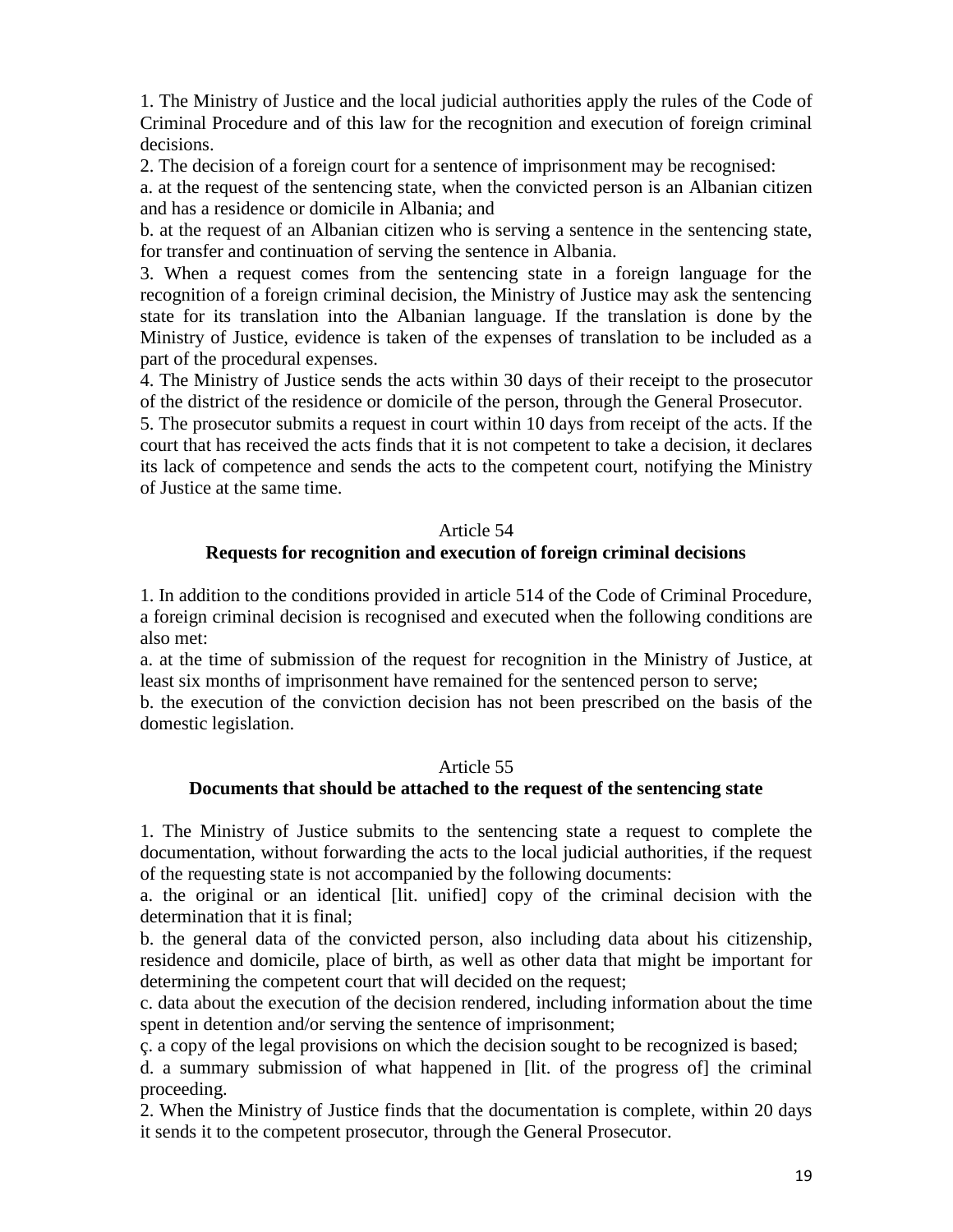3. If the sentencing state does not submit the documents requested within three months, the request and the acts are returned to the sentencing state. However, the procedure begins again if the request and acts completed by the sentencing state are submitted again.

4. The request for completion of documentation may also be submitted by the local judicial authorities if they find such a thing during the examination of the request.

This request is forwarded through the Ministry of Justice. This rule is not applicable if it is provided otherwise in a binding international agreement.

#### Article 56

#### **The right to be defended with an attorney**

During the trial, the person against whom the recognition and execution of a foreign criminal decision is sought has the right to a defence attorney selected or appointed, according to the rules of the Code of Criminal Procedure.

#### Article 57

### **Manner of proceeding by the court**

1. Within 10 days from the deposit of the request of the prosecutor, the judge of the case sets the date of the judicial session and orders the notification of the parties.

2. The session is held with the mandatory participation of the prosecutor and the defence attorney.

3. In taking the decision on the request, the court takes account of the facts found in the foreign decision.

4. In setting the sentence, as well as relying on the Albanian criminal legislation, the court respects the conditions of article 516 of the Code of Criminal Procedure, also reasoning the circumstances evaluated.

5. The rules of the Code of Criminal Procedure are applicable for depositing the decision in the secretariat and giving notice of it.

6. The decision may be appealed to a court of a higher level by the prosecutor, the convicted person or his defence attorney within 10 days from its announcement or notification.

### Article 58 **Forwarding the decision**

1. Within 15 days from its becoming final, the General Prosecutor forwards a copy of the judicial decision for recognition of the foreign criminal decision to the Ministry of Justice.

2. Within 10 days from receipt of the decision of recognition from the General Prosecutor, the Ministry of Justice notifies the sentencing state.

#### Article 59

#### **Execution of a foreign criminal decision**

After recognition, the foreign criminal decision is executed in conformity with article 518 of the Code of Criminal Procedure.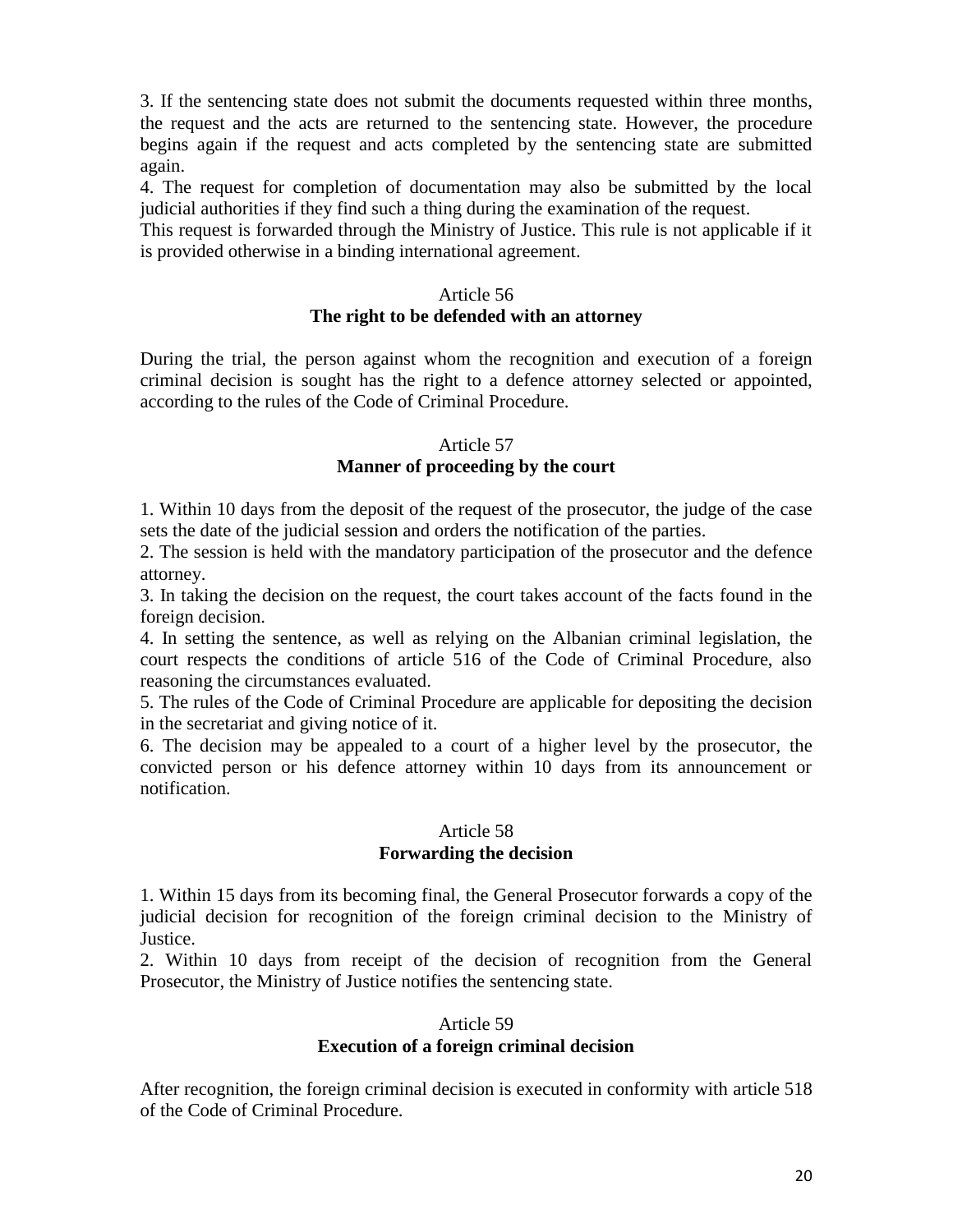#### Article 60

#### **Execution of foreign decisions in case of transfer for continuation of serving of the sentence**

1. An Albanian citizen who is serving a sentence of imprisonment in a foreign state may, at his request, be transferred to Albania to continue serving the sentence of imprisonment after the decision has been recognised by the local judicial authorities.

2. If the sentencing state subjects the act by which the convicted person has received notification about the recognition decision, the Ministry of Justice forwards this act of notification to the General Prosecutor and the court that has given the recognition decision.

3. After the foreign criminal decision has been recognised and the competent authorities of the sentencing state have accepted the transfer of the convicted person, the taking of measures begin for transferring the convicted person from the sentencing state to Albania, applying, to the extent possible, the rules for the surrender of an extradited person.

4. The manner of paying and the division of the expenses of transfer is defined by joint instructions of the Minister of Finance, the Minister of the Interior and the General Prosecutor.

#### Article 61

#### **Actions during execution of the decision**

1. A foreign judicial decision recognised according to the rules of the Code of Criminal Procedure and this law cannot be reviewed by the Albanian courts.

2. During execution, the sentence given by the foreign judicial decision may be reduced, pardoned or amnestied according to the rules of Albanian legislation in force.

3. In case the sentence is reduced, pardoned or amnestied by the sentencing state, the Minister of Justice, based on the principle of reciprocity with the sentencing state, forwards the acts sent from the sentencing state to the execution prosecutor, through the General Prosecutor. The execution prosecutor submits a request to the court that has given the recognition decision, which declares by decision the reduction or extinguishment of the sentence, as the case may be.

4. The Ministry of Justice notifies the sentencing state about the circumstances provided in this article.

# SECTION II **EXECUTION OF ALBANIAN CRIMINAL DECISIONS OUTSIDE THE STATE**

## Article 62 **Conditions of execution**

1. In addition to the conditions provided in article 529 of the Code of Criminal Procedure, the Ministry of Justice also seeks the recognition and execution of criminal decisions from a foreign state when:

a. a criminal decision given by a local judicial authority cannot be executed within Albanian territory; or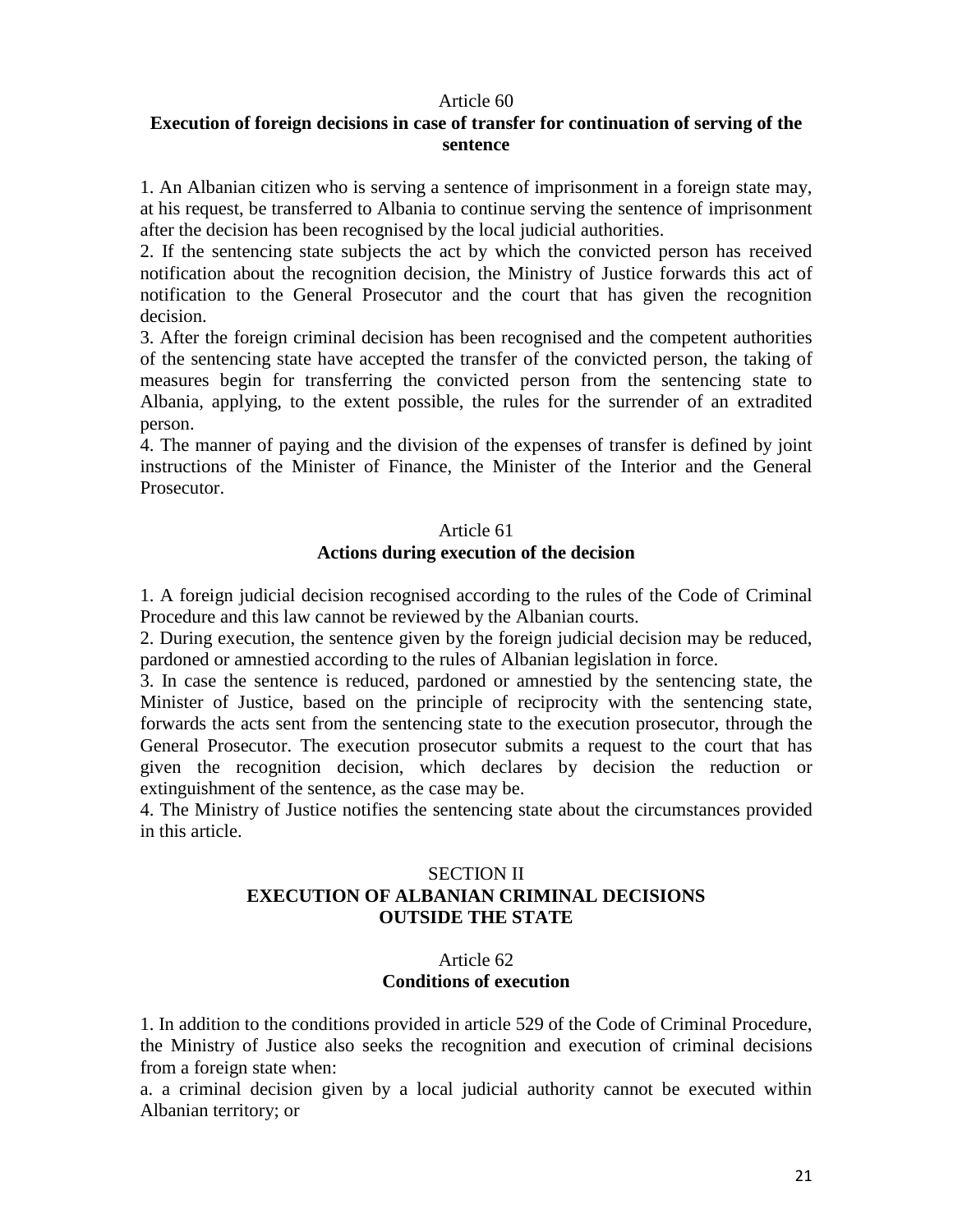b. the execution of a criminal decision outside the state may serve a better social rehabilitation of the convicted person.

2. In submitting this request, the Ministry of Justice bases itself on the information and documents forwarded from the General Prosecutor.

#### Article 63

#### **Procedure of submission of the request**

1. A request submitted to a foreign state for the execution of a criminal decision of a local court is accompanied by the documents provided by article 55 of this law.

2. The request is submitted in the language of the state where the recognition and execution of the decision is sought or in another language accepted by it.

## Article 64 **Transferring foreign citizens for continuation of serving a sentence rendered in Albania**

1. For transferring a foreign citizen convicted by a criminal decision rendered in Albania, the rules of article 520 of the Code of Criminal Procedure are applied.

2. The judicial session is held with the mandatory participation of the prosecutor and the defence attorney. The prosecutor sends the acts to the Ministry of Justice within 10 days from the holding of the session.

3. For the surrender of the convicted person to the sentencing state, the taking of measures begins, implementing to the extent possible the rules for the surrender of an extradited person.

#### Article 65

# **Consequences of acceptance of execution in case of review or interruption of execution of the criminal decision**

1. If after the recognition and beginning of execution of an Albanian judicial decision outside the state, the review of the judicial decision, the reduction or extinguishment of the sentence has been ordered in Albania, the General Prosecutor immediately notifies the Ministry of Justice. Within 10 days from receipt of the information and documents from the General Prosecutor, the Ministry of Justice notifies the requested state.

2. If the requested state gives notice that the execution of the decision recognised by it cannot be carried out, the Ministry of Justice immediately notifies the General Prosecutor of this fact and the execution continues in the Republic of Albania.

# **CHAPTER V TRANSFERRING CRIMINAL PROCEEDINGS**

# SECTION I **TRANSFERRING CRIMINAL PROCEEDINGS TO FOREIGN STATES**

### Article 66 **Transferring a criminal proceeding to a foreign state**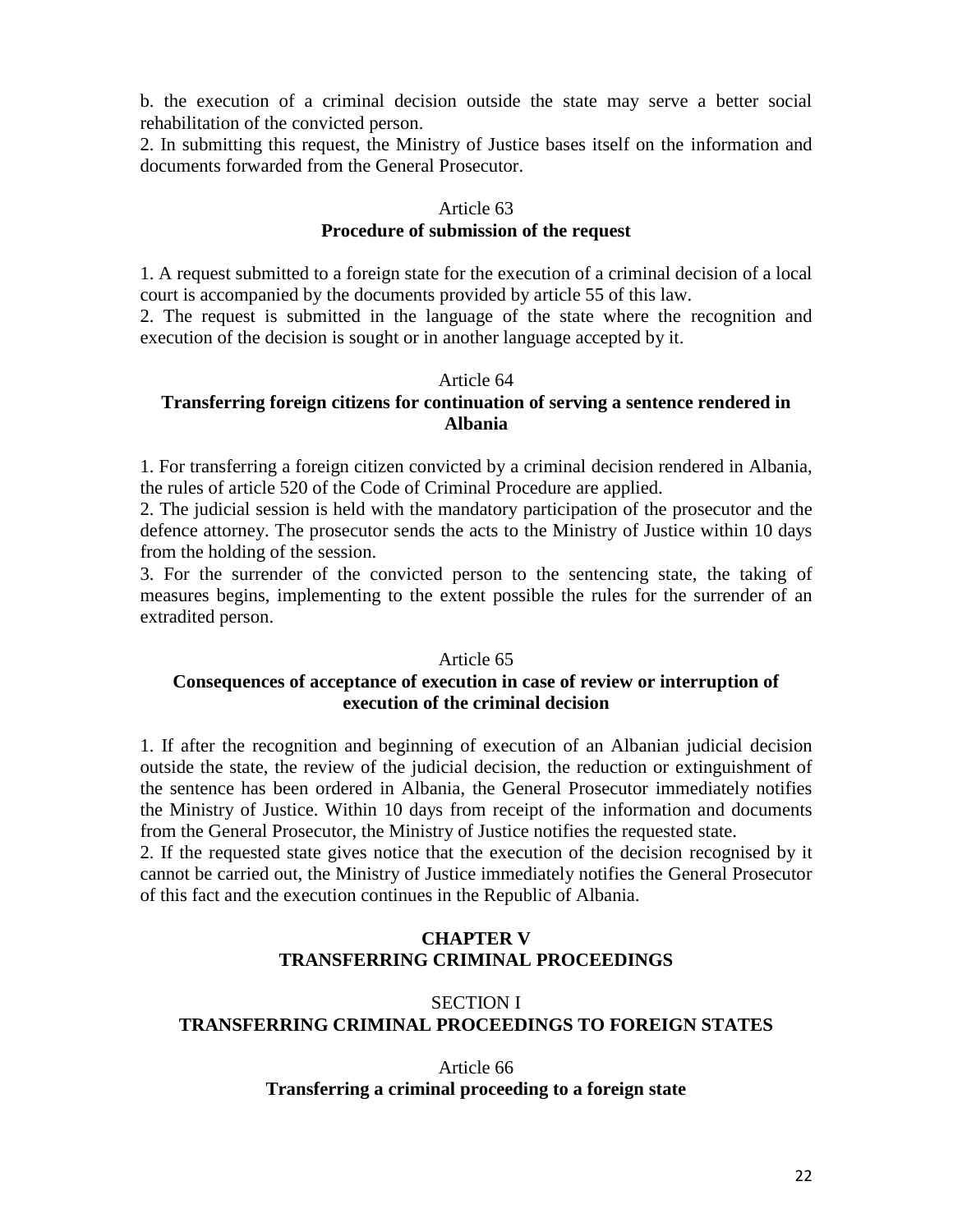When a person is suspected of the commission of a criminal offence punishable according to the Albanian criminal law, the Minister of Justice asks the foreign state, when the conditions of the article 67 of this law are met, to start a criminal proceeding.

#### Article 67

### **Conditions of transferring a criminal proceeding**

The transferring of a criminal proceeding is asked for when:

a. the suspected person has a residence or domicile in the requested state;

b. proceeding against the person in Albania is not possible or appropriate for one or more of the following reasons:

i. the suspected person is a citizen of the requested state or the requested state is his state of origin;

ii. the suspected person is serving or is to serve a sentence of imprisonment in the requested state;

iii. the requested state has started a criminal proceeding against the suspected person for the same criminal offence or for other criminal offences;

iv. it is considered that transferring the criminal proceeding serves the fair and appropriate resolution of the case and due legal process;

v. the execution in the requested state of the criminal sentence that has been given may serve a better social rehabilitation of the convicted person;

vi. the summoning of the suspected person and his participation in the criminal proceeding in Albania cannot be assured;

vii. the execution of a possible sentence of imprisonment may be difficult and may not be realised through an extradition procedure or an extradition request has been refused.

## Article 68 **Decision to ask for transfer**

1. A decision to ask for the transfer of a criminal proceeding is taken by the organ of the prosecutor's office or the court that is proceeding. The decision may be appealed by the defendant, his defence attorney or the injured party in court within 10 days from receiving knowledge. In this case, the court decides on the appeal within five days from its submission, on the basis of the documents.

2. A decision to ask for transfer in the phase of preliminary investigations does not hinder the prosecutor from receiving evidence. The prosecutor decides to extend the time period of the investigations according to article 324 of the Code of Criminal Procedure while awaiting the decision of the requested state. He notifies the Ministry of Justice through the General Prosecutor of the decision to extend the investigative time period.

3. If the decision to ask for transfer is taken during the judicial examination, the court suspends the judicial examination and applies, to the extent possible, the rules of article 343 of the Code of Criminal Procedure. The suspension does not hinder the local judicial authority from receiving evidence that may lead to the innocence of the defendant and, when delay presents danger, any other piece of evidence sought by the parties.

### Article 69 **Forwarding the request**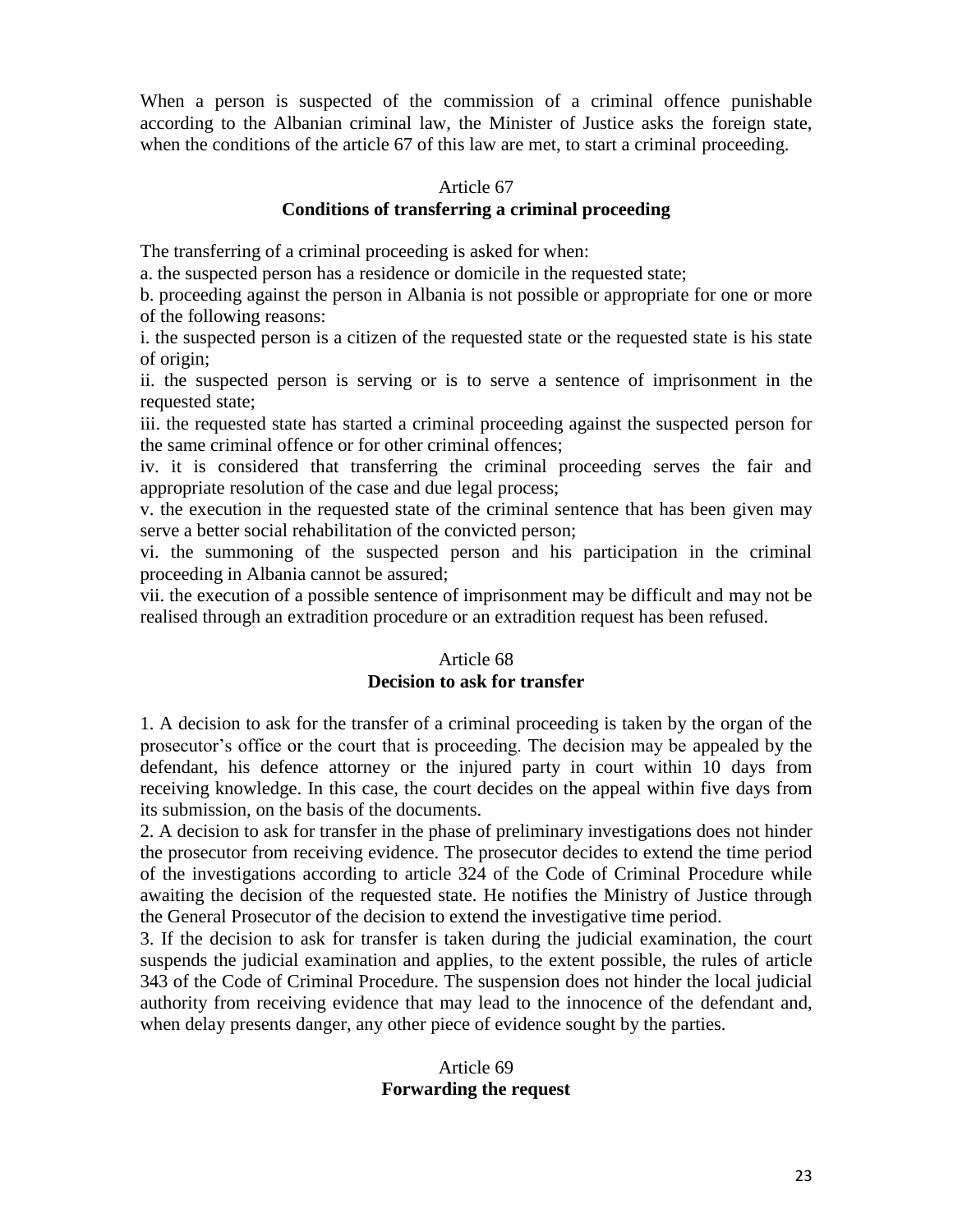1. Within 15 days from the date when the decision of transfer has become final, the prosecutor of the case, through the General Prosecutor, forwards the judicial decision of transfer and the judicial file to the Ministry of Justice.

2. Within 30 days from receipt of the acts from the General Prosecutor, the Ministry of Justice forwards them to the requested state and asks to be notified about the acceptance or not of the transfer [of] the criminal proceeding.

3. The acts are translated by the Ministry of Justice into the language of the requested state or a language accepted by it. The expenses of translation are noted and forwarded to the organ of the prosecutor's office to be included in prepaid procedural expenses according to article 485 of the Code of Criminal Procedure.

### Article 70

## **Consequences of acceptance or refusal by the requested state**

1. The Ministry of Justice forwards to the prosecutor of the case, through the General Prosecutor, the notification of the foreign state for the acceptance or refusal of transfer of the criminal proceeding.

2. If the requested state accepts the transfer of the criminal proceeding, the local judicial authority who is proceeding orders the dismissal of the criminal proceeding for this reason.

3. If the requested state refuses the transfer of the criminal proceeding or does not send a notification within six months from receipt of the request, the local judicial authority decides to continue the criminal proceeding.

### **SECTION II**

# **TRANSFERRING CRIMINAL PROCEEDINGS FROM FOREIGN STATES**

### Article 71

### **Conditions for acceptance of a criminal proceeding from a foreign state**

1. The Minister of Justice may accept the transfer of a criminal proceeding to Albania when:

a. the suspected person has his residence or domicile in Albania;

b. it is not possible or appropriate to proceed in the requesting state against the person for one or more of the following reasons:

i. the suspected person is an Albanian citizen or the Albanian state is his state of origin;

ii. the suspected person is serving or is to serve a sentence of imprisonment in Albania;

iii. the local judicial authorities have begun a criminal proceeding for the same criminal offence or for other criminal offences against the suspected person;

iv. it is considered that transferring the criminal proceeding serves the fair and appropriate resolution of the case and due legal process;

v. the execution in Albania of the criminal sentence that has been given may serve a better social rehabilitation of the convicted person;

vi. the summoning and participation of the suspected person in a criminal proceeding in the requesting state cannot be secured;

vii. the execution of a possible sentence of imprisonment in the requesting state may be difficult and cannot be realised through an extradition procedure or a request for extradition has been refused.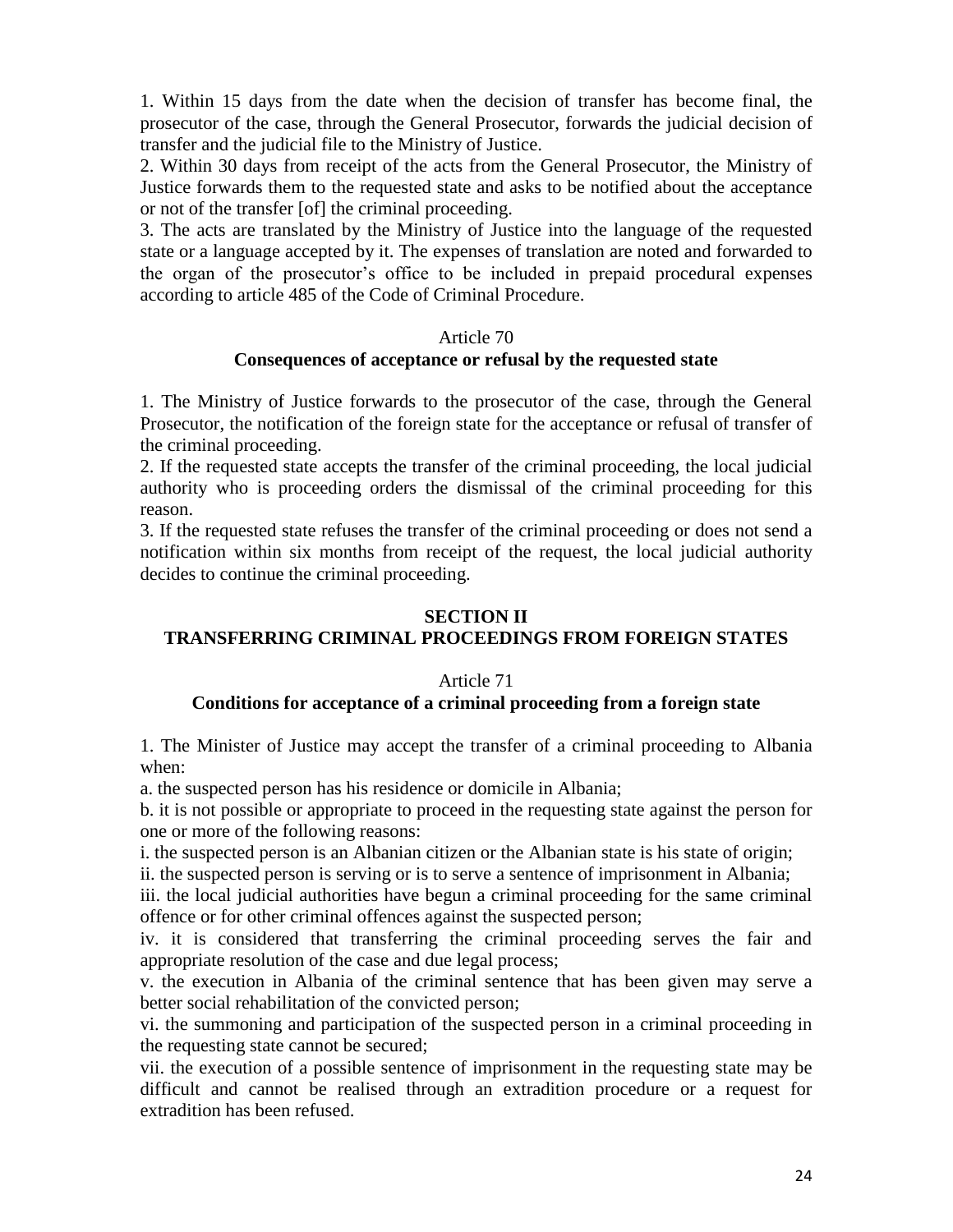2. The transfer of the criminal proceeding is not accepted if any of the circumstances exist that do not permit the beginning of a criminal proceeding provided by the domestic legislation.

# Article 72 **Actions of the Ministry of Justice**

1. If he accepts the request for transferring the criminal proceeding, the Minister of Justice forwards the acts within 30 days to the prosecutor of the district of the residence of the suspected person, through the General Prosecutor, at the same time also notifying the requesting state.

2. The acts are translated by the Ministry of Justice. The expenses of translation are evidence and forwarded to the organ of the prosecutor's office, to be included in the procedural expenses prepaid according to article 485 of the Code of Criminal Procedure. In complicated cases, because of the volume of acts for translation, the time period defined in point 1 may be extended for an additional 15 days.

3. If he has observed that all the necessary acts have not been attached to the request for transfer, but nonetheless reaches the conclusion that it is not a case for refusal of the request for transfer, the Ministry of Justice operates according to article 11 of this law. The supplementary acts submitted by the requesting state are forwarded to the organ of the prosecutor's office within seven days from their receipt, also respecting the obligation for translation.

4. The Ministry of Justice also operates in the same manner if a request for completion of the acts is submitted by the local judicial authorities.

# Article 73 **Actions of the prosecutor**

1. The prosecutor of the judicial district or of serious crimes, on receipt of the request and the acts for transfer, registers the criminal proceeding and follows the rules of the Code of Criminal Procedure.

2. If the prosecutor decides not to start a criminal proceeding because of circumstances that do not permit the beginning of a criminal proceeding, within five days he notifies the Ministries of Justice, through the General Prosecutor, sending all the acts together with the decision not to begin. In this case, the Minister of Justice returns the acts to the requesting state, together with the decision not to start a criminal proceeding, within 20 days from receipt of the acts from the prosecutor's office.

3. The prosecutor who proceeds notifies the Ministry of Justice through the General Prosecutor for every decision that suspends or concludes the criminal proceeding. The Minister of Justice immediately forwards those acts to the requesting state.

4. At the request of the foreign judicial authority, the Ministry of Justice asks the General Prosecutor for all necessary about the progress of the criminal proceeding in Albania as well as the final judicial decision.

## Article 74 **Civil lawsuit in a transferred criminal proceeding**

If the acts forwarded by the requesting state according to this Section also contain a civil lawsuit, it is examined according to the rules of the Code of Criminal Procedure.